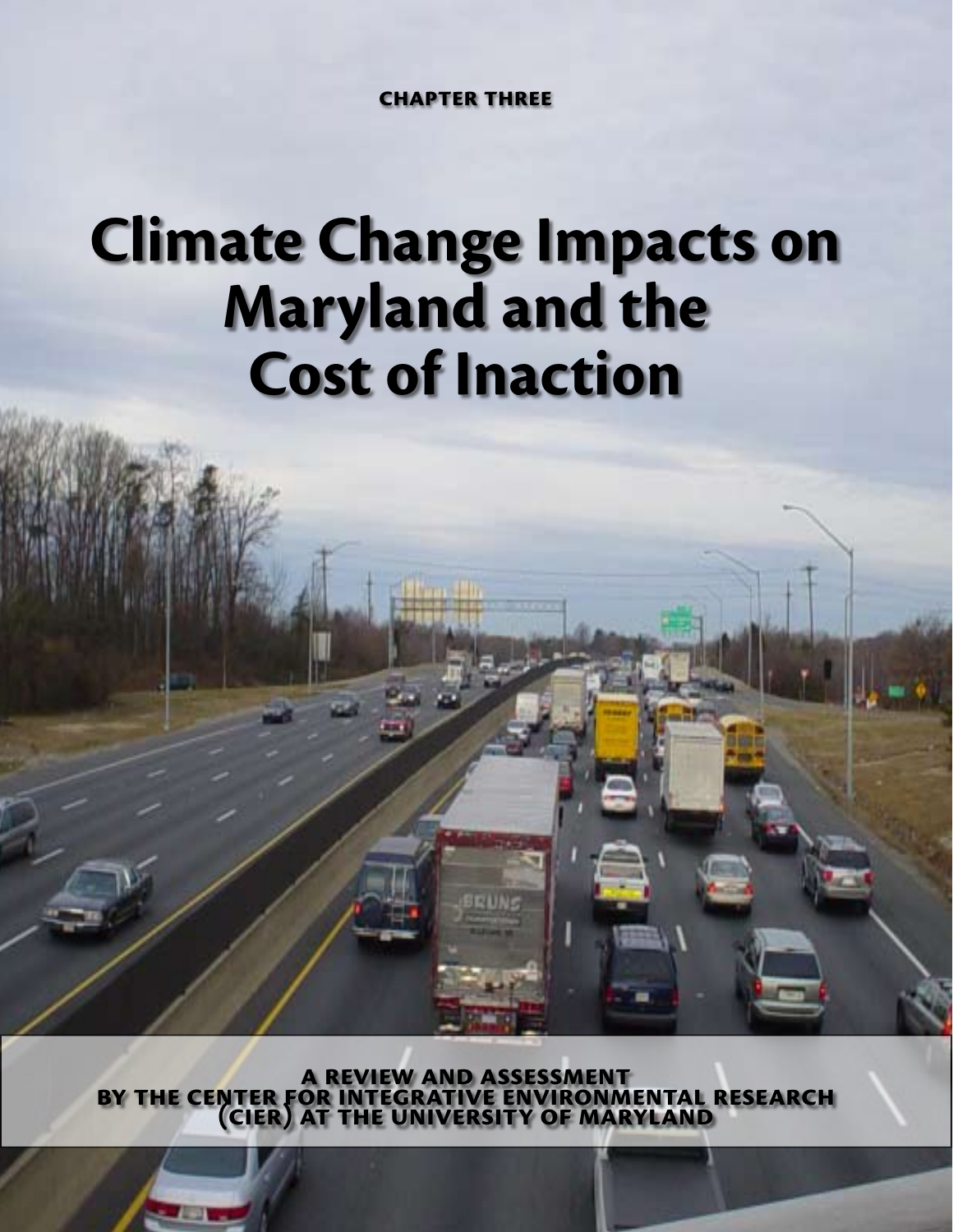*Contributing Authors:* 

*Sean Williamson, Research Assistant, Center for Integrative Environmental Research* 

*Colleen Horin, Research Assistant, Center for Integrative Environmental Research* 

*Matthias Ruth, Director, Center for Integrative Environmental Research* 

*Roy F. Weston, Chair for Natural Economics* 

*Kim Ross, Executive Director, Center for Integrative Environmental Research* 

*Daraius Irani, Director, Regional Economic Studies Institute (RESI) of Towson University*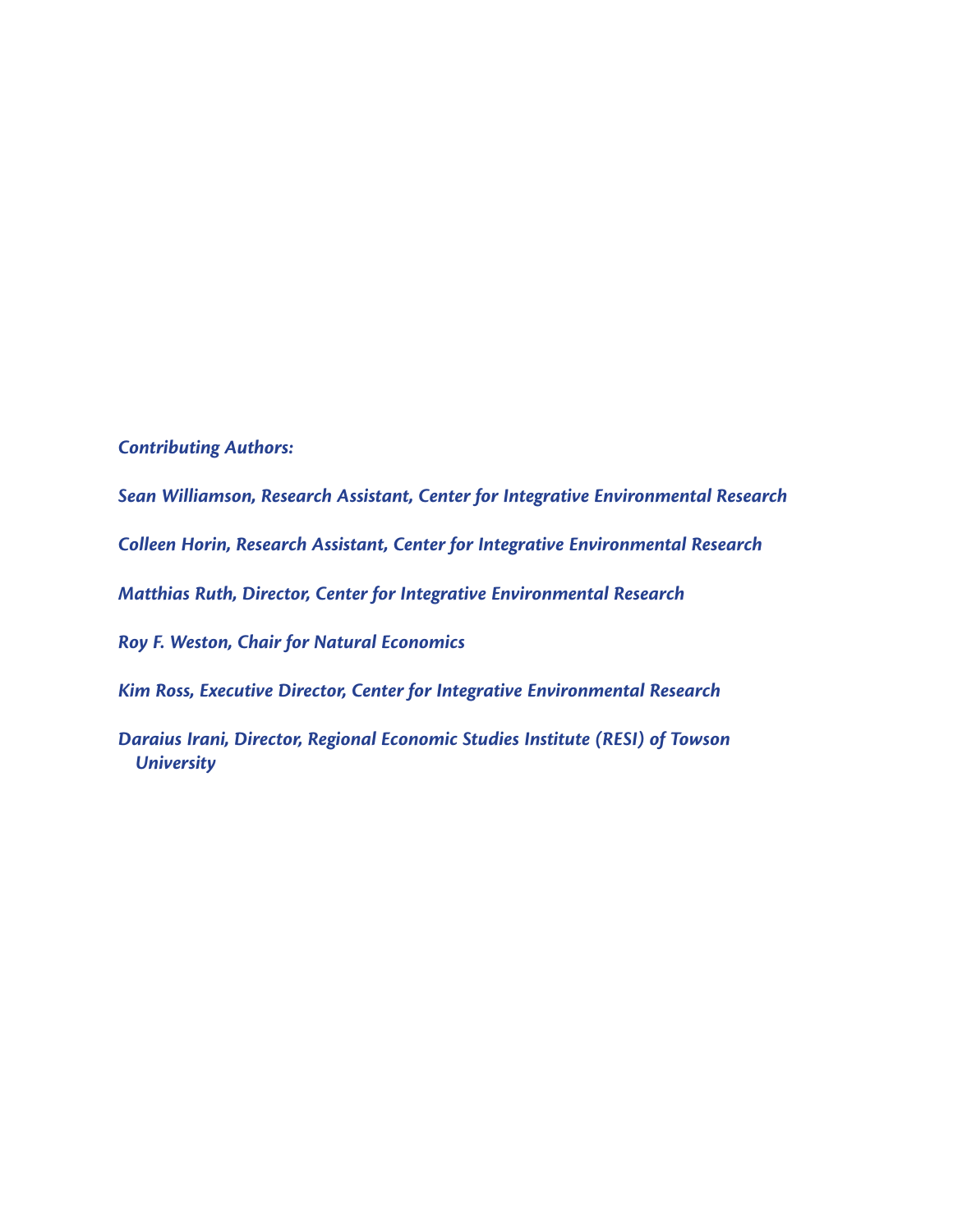# **Climate Change Impacts on Maryland and the Cost of Inaction**

**A Review and Assessment by The Center for Integrative Environmental Research (CIER) at The University of Maryland**



**Commission on Climate Change**

**August 2008**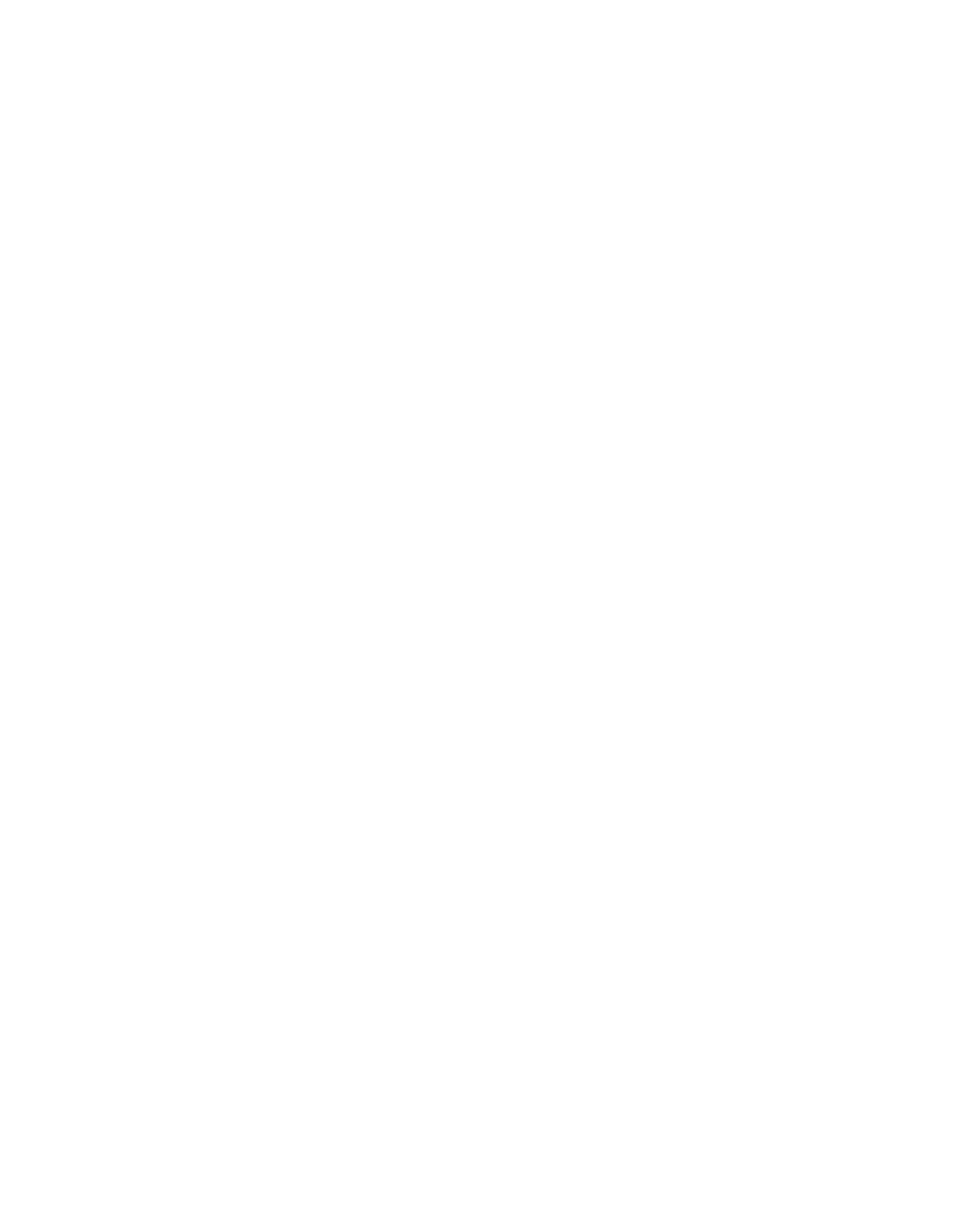### **TABLE OF CONTENTS**

| <b>Tourism</b> |  |
|----------------|--|
|                |  |
| Health         |  |
|                |  |
|                |  |
|                |  |
|                |  |
|                |  |
|                |  |
|                |  |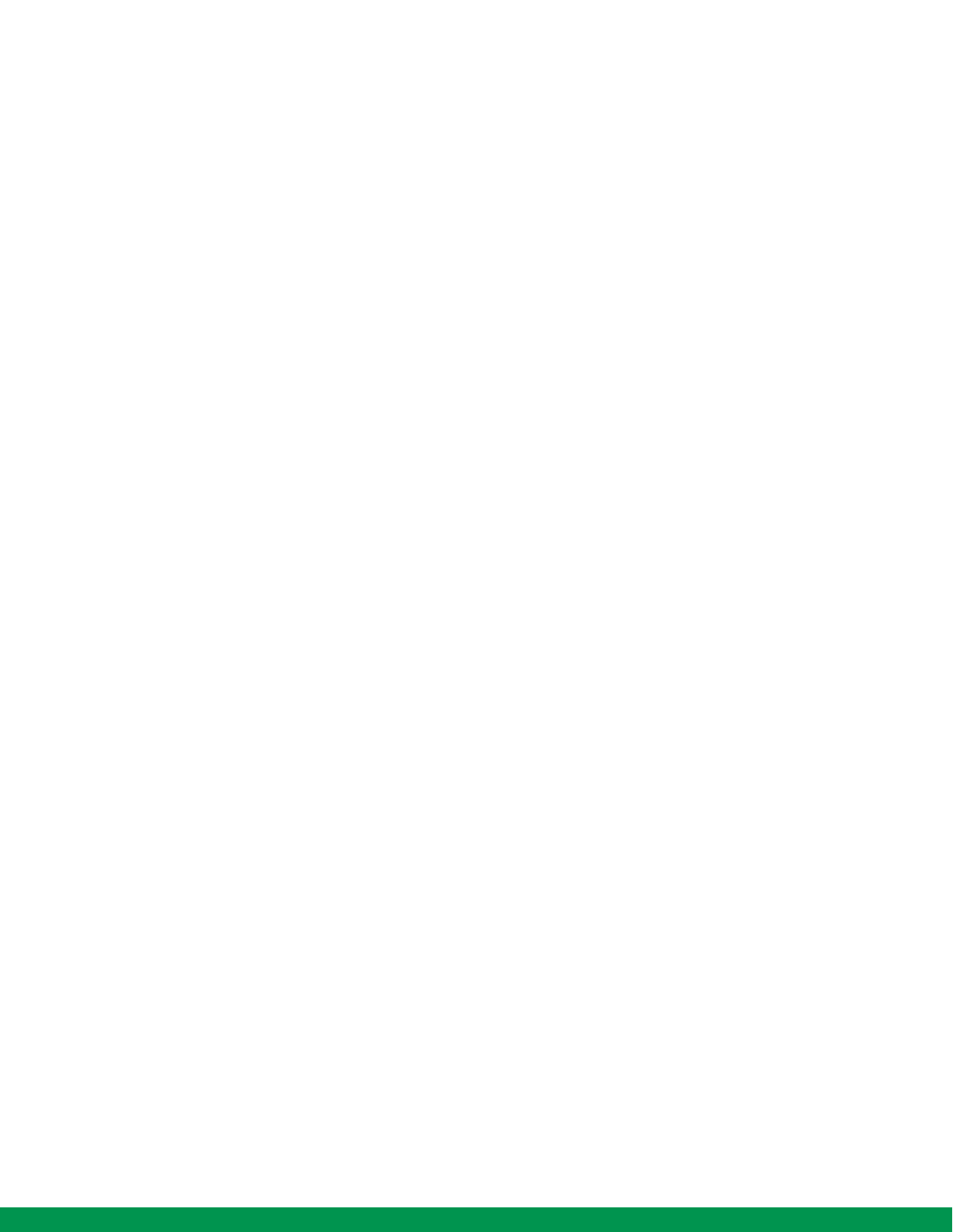#### *Introduction* **Climate Change and the Cost of Inaction**

**P**olicymakers across the country are now seeking solutions to curb greenhouse gas emissions and to help us adapt to the impending impacts triggered by past emissions. seeking solutions to curb greenhouse gas emissions and to help us adapt to the The debate to date has primarily focused on the perceived costs of alternative solutions, yet there can also be significant costs of inaction. Climate change will affect our water, energy, transportation, and public health systems, as well as state economies as climate change impacts a wide range of important economic sectors from agriculture to manufacturing to tourism. This Chapter highlights the economic impacts of climate change in Maryland and provides examples of additional ripple effects of climate impacts, such as impacts on reduced spending in other sectors and resulting losses of jobs, wages, and tax revenues.

It is a key premise of this Chapter that climate will continue to change even if emissions of greenhouse gases will be drastically reduced. This is because the interdependent physical, chemical and biological processes in the oceans, atmosphere and on land do not respond instantly to changes in greenhouse gas emissions and because those greenhouse gases have mean residence times in the atmosphere of decades to over a century. While it is imperative that humans reduce their disruptive impact on climate and ecosystems, they must begin to prepare themselves for the changes they have kicked off since the industrial revolution.

Responses to climate change in the public, private and nonprofit sectors typically are separated conceptually into mitigation and adaptation actions. These two kinds of responses have often been perceived as fundamentally different: mitigation reduces emissions of greenhouse gases with benefits to the larger global community, whereas adaptation reduces vulnerabilities of individual sectors or regions, without necessarily addressing the root causes of climate change. However, considerable overlap between climate change mitigation and adaptation actions exists (Pielke et al. 2007, Ruth et al. 2006), and spending on one can simultaneously advance the goals of the other. Furthermore, mitigation and adaptation can promote broader goals of social, economic and environmental resilience, which will be essential to preparing society for a wide range of future changes, including those associated with climate.

Past research and modeling have concentrated on the quantification of costs for specific mitigation measures and, to a much smaller extent, on cost of adaptation actions. The narrow focus on mitigation was prompted because mitigation is essential to address the root causes of humaninduced climate change. The focus on mitigation cost was justified by the fact that benefits of mitigation efforts are frequently diffuse and hard to quantify. The discussion of adaptation strategies has long been relegated to the sidelines, largely because adaptation was perceived to simply provide local benefits without taking on global responsibilities. Similar to mitigation, quantification of adaptation costs concentrated on the up-front financial burden to those who take action.

Not all environmentally induced impacts on infrastructures, economy, society and ecosystems reported here can be directly related to climate change. However, historical as well as modeled future environmental conditions are consistent with a world experiencing changing climate (Ruth 2006).

Models illustrate what may happen if we do not act now to effectively address climate change and if adaptation efforts are inadequate. Estimates of the costs of adapting environmental and infrastructure goods and services to climate change can provide insight into the very real costs of inaction, or conversely, the benefits of maintaining and protecting societal goods and services through effective policies that avoid the most severe climate impacts. Since it is typically at the sector and local levels where those costs are borne and benefits are received, cost estimates can provide powerful means for galvanizing the discussion about climate change policy and investment decision-making.

These cost estimates may understate impacts on the economy and society to the extent that they simply cover what can be readily captured in monetary terms. The broader impacts on the social fabric, long-term economic competitiveness of the state nationally and internationally, changes in environmental quality and quality of life largely are outside the purview of the analysis, yet are not likely trivial at all. Together, the monetary and non-monetary, direct, indirect and induced costs on society and the economy provide a strong basis on which to justify actions to mitigate and adapt to climate change.

The remainder of the first section provides a primer on the science of climate change, the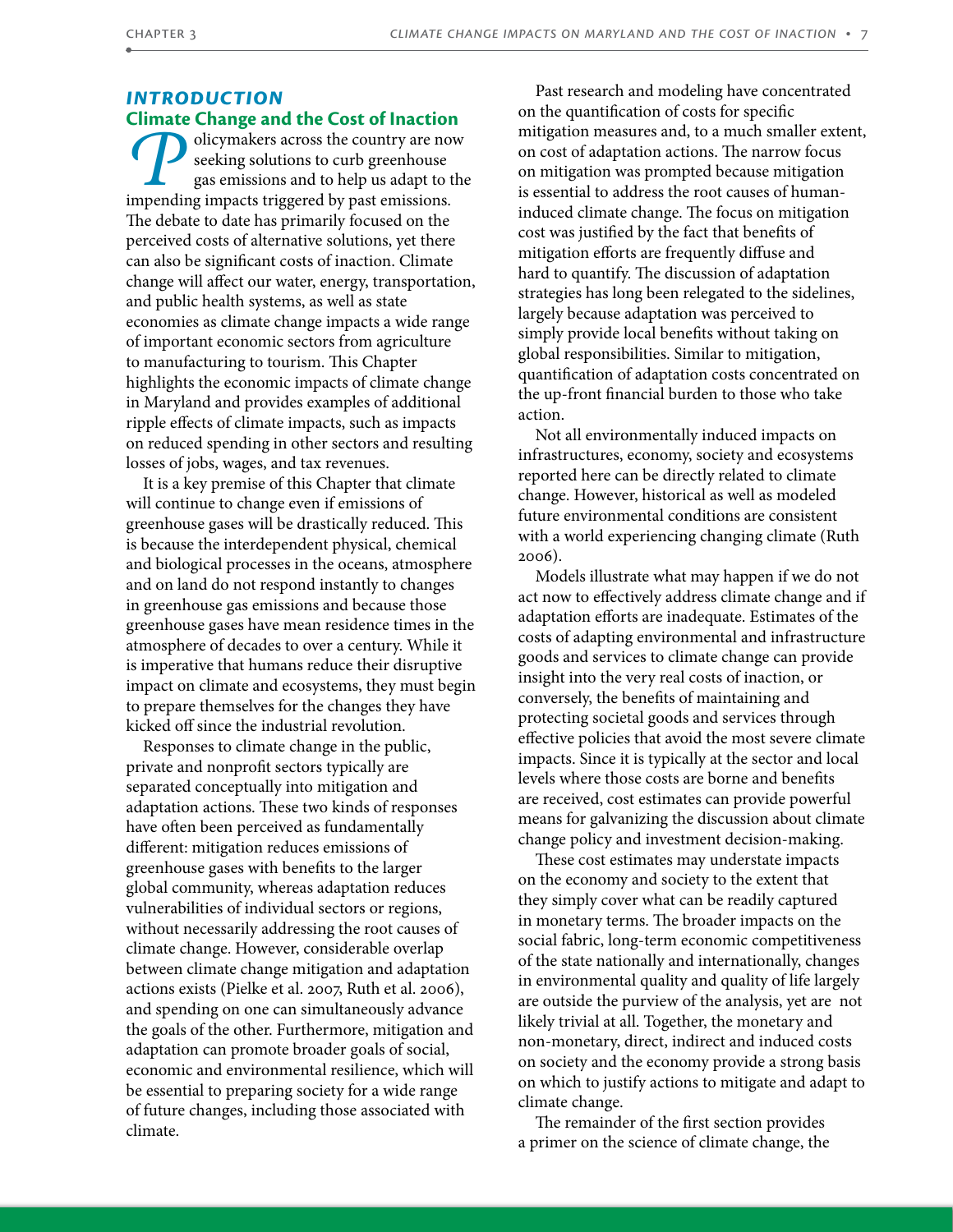subsequent effects expected to manifest globally, in the Northern Hemisphere, and in Maryland, and the methodology used in this Chapter. The second section focuses specifically on Maryland and discusses the physical changes expected to play out in the state over the coming century. The third section suggests the impacts of climate change on Maryland's coastal infrastructure. The fourth section elaborates on economic costs and benefits expected to be incurred by Maryland tourism, agriculture, natural resources, and human health as a result of climate change. The fifth and final section assembles and recaps the expected economic costs, identifies specific data and knowledge gaps, and highlights the need for further understanding of the significant economic impacts of climate change.

#### **A Primer on Climate Change**

Earth's climate is regulated, in part, by the presence of gases and particles in the atmosphere which are penetrated by short-wave radiation from the sun and which trap the longer wave radiation that is reflecting back from Earth. Collectively, those gases are referred to as greenhouse gases (GHGs) because they can trap radiation on Earth in a manner analogous to that of the glass of a greenhouse and have a warming effect on the globe. Among the other most notable GHGs are carbon dioxide  $({\rm CO}_2)$ , methane  $({\rm CH}_4)$ , nitrous oxide  $(N_2O)$  and chlorofluorocarbons (CFCs). Their sources include fossil fuel combustion, agriculture, and industrial processes.

Each GHG has a different atmospheric concentration, mean residence time in the atmosphere, and different chemical and physical properties. As a consequence, each GHG has a different ability to upset the balance between incoming solar radiation and outgoing long-wave radiation. This ability to influence Earth's radiative budget is known as climate forcing. Climate forcing varies across chemical species in the atmosphere. Spatial patterns of radiative forcing are relatively uniform for  $\text{CO}_2$ ,  $\text{CH}_4$ , N<sub>2</sub>O and CFCs because these gases are relatively long-lived and as a consequence become more evenly distributed in the atmosphere.

Steep increases in atmospheric GHG concentrations have occurred since the industrial revolution (Figure 1). Those increases are unprecedented in Earth's history. As a result of higher GHG concentrations, global average surface temperature has risen by about 0.6°C over the

twentieth century, with 10 of the last 12 years likely the warmest in the instrumental record since 1861 (IPCC 2007a).

A change in average temperatures may serve as a useful indicator of changes in climate (Figure 2), but it is only one of many ramifications of higher GHG concentrations. Since disruption of Earth's energy balance is neither seasonally nor geographically uniform, effects of climate disruption vary across space as well as time. For example, there has been a widespread retreat of mountain glaciers during the twentieth century. Scientific evidence also suggests that there has been a 40 per cent decrease in Arctic sea



Figure 1: Atmospheric concentrations of carbon dioxide, methane and nitrous oxide (Source: IPCC 2007a)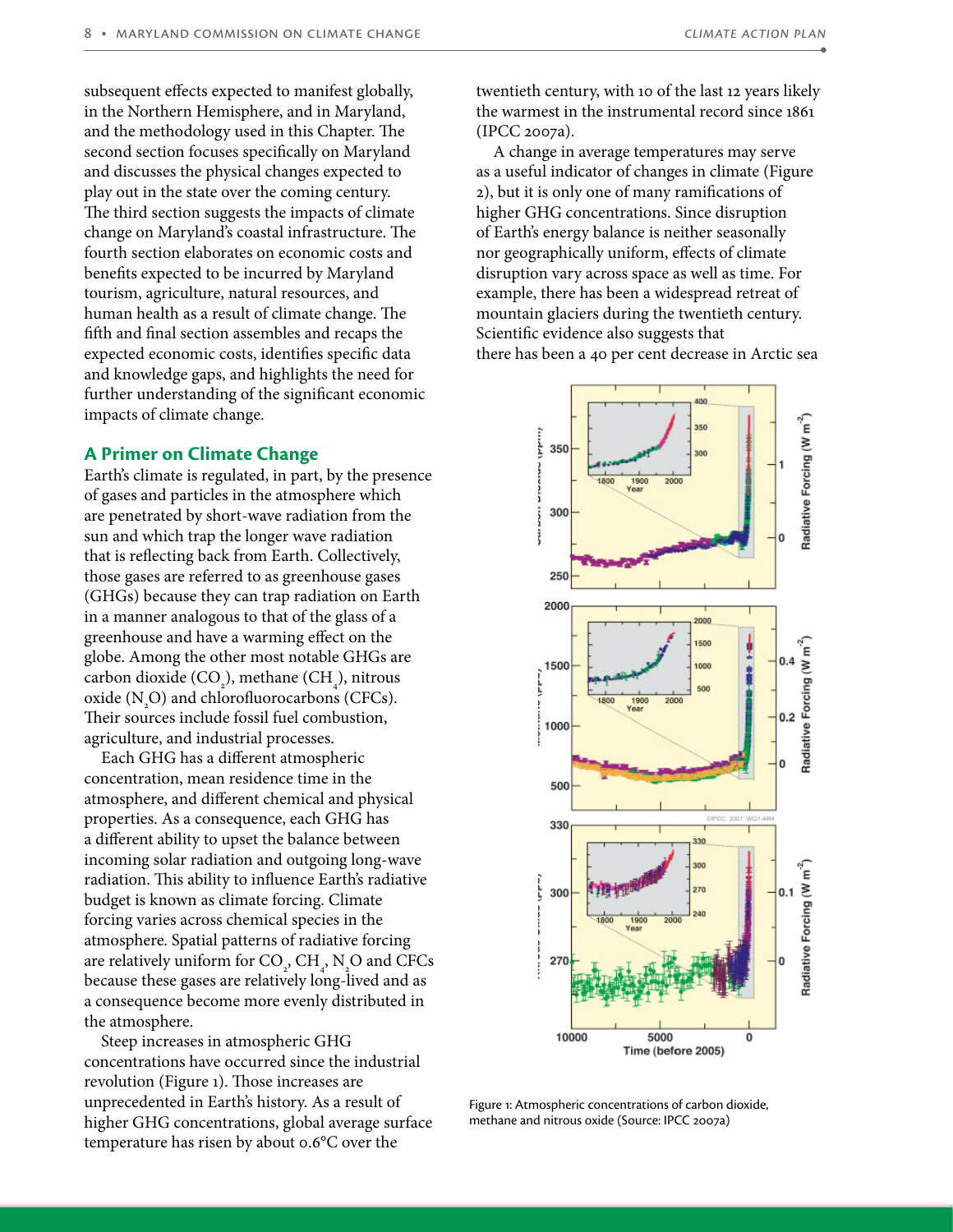



ice thickness during late summer to early autumn in recent decades and considerably slower decline in winter sea ice thickness. The extent of Northern Hemisphere spring and summer ice sheets has decreased by about 10 to 15 per cent since the 1950s (IPCC 2007a).

The net loss of snow and ice cover, combined with an increase in ocean temperatures and thermal expansion of the water mass in oceans, has resulted in a rise of global average sea level between 0.1 and 0.2 meters during the twentieth century, which is considerably higher than the average rate during the last several millennia (Barnett 1984; Douglas 2001; IPCC 2001).

Changes in heat fluxes through the atmosphere and oceans, combined with changes in reflectivity of the earth's surface may result in altered frequency and severity of climate extremes around the globe (Easterling, et al. 2000; Mehl, et al. 2000). For example, it is likely that there has been a 2 to 4 per cent increase in the frequency of heavy precipitation events in the mid and high latitudes of the Northern Hemisphere over the latter half of the twentieth century, while in some regions, such as Asia and Africa, the frequency and intensity of droughts have increased in recent decades (IPCC 2001). Furthermore, the timing and magnitude of snowfall and snowmelt may be significantly affected (Frederick and Gleick 1999), influencing erosion rates, water quality agricultural productivity, and many other attributes of our biophysical environment. Since evaporation increases exponentially with water temperature, global climate change-induced sea surface temperature increases are likely to result in increased frequency and intensity of hurricanes and increased size of the regions affected.

The physical changes in Maryland resulting from climate change will generally be similar to changes in the Northern Hemisphere, but the local-scale changes that are tightly correlated to Maryland's geography, hydrology, and ecology will be of the utmost significance to the state's natural resources, economy and its people. Maryland can expect temperatures to be warmer during every season, with the largest deviations from average temperature occurring during the summer months. Annual precipitation will increase and more winter precipitation will fall as rain; there will also be more frequent and intense storms. Sea level rise will inundate and alter much of the Maryland coastline.

#### **Impacts of Climate Change Throughout the United States and Maryland**

This study on the economic impacts of climate change in the State of Maryland is intended to help inform the challenging decisions policymakers now face. It builds on a prior assessment by the Center for Integrative Environmental Research, entitled *US Economic Impacts of Climate Change and the Costs of Inaction*, which concluded that throughout the United States, individuals and communities depend on sectors and systems that are expected to be greatly affected by the impacts of continued climate change (Ruth et al. 2007).

 $\triangleright$  The agricultural sector is likely to experience uneven impacts throughout the country. Initial economic gains from altered growing conditions will likely be lost as temperatures continue to rise. Regional droughts, water shortages, as well as excess precipitation, and spread of pest and diseases will negatively impact agriculture in most regions. Storms and sea level rise threaten extensive coastal infrastructure – including transportation networks, coastal developments, and water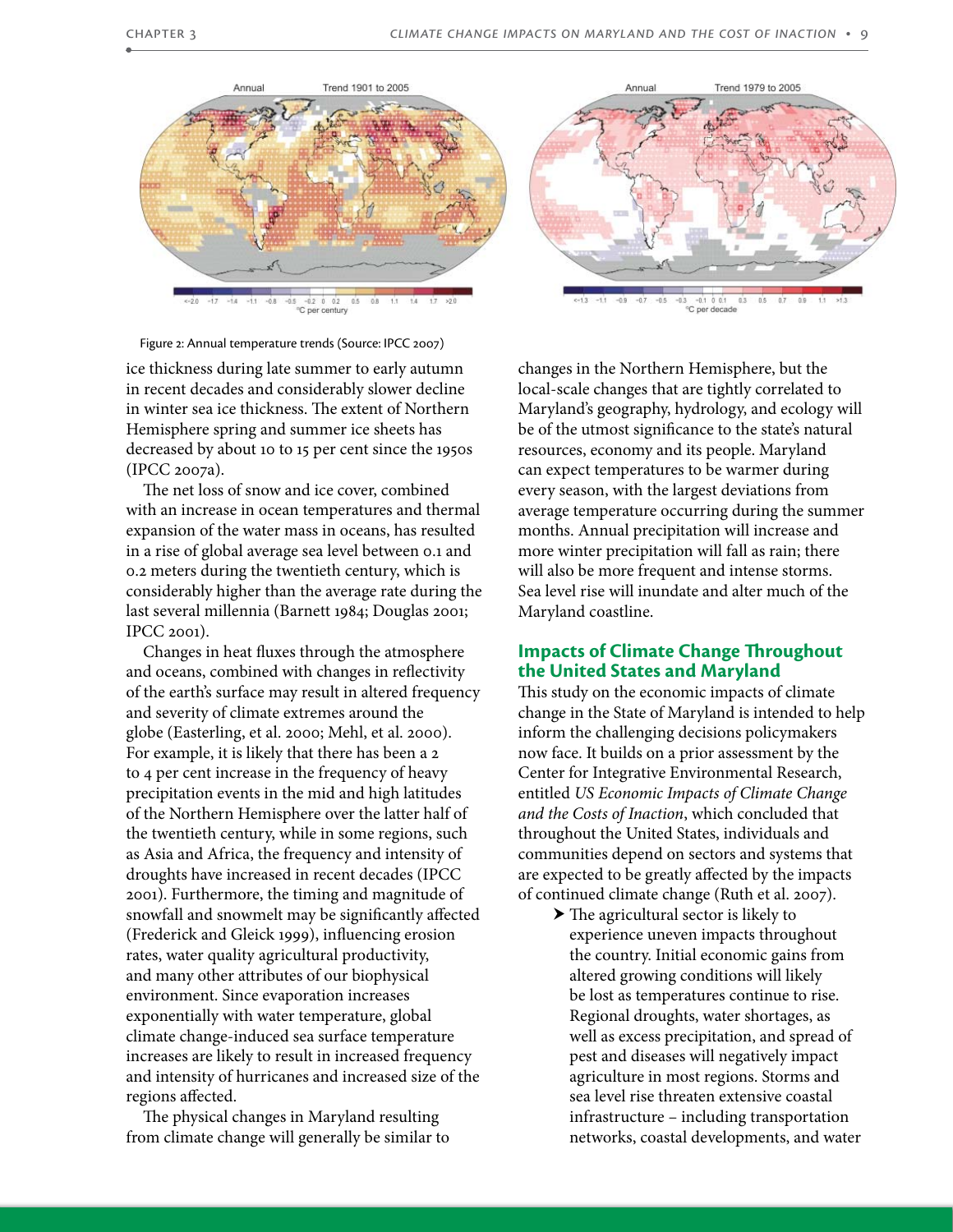and energy supply systems.

- h Current energy supply and demand equilibria will be disrupted as electricity consumption climbs when demand grows in peak summer months. At the same time, delivering adequate supply of electricity may become more expensive because of extreme weather events.
- $\blacktriangleright$  Increased incidence of asthma, heat-related diseases, and other respiratory ailments may result from climate change, affecting human health and well-being.
- $\blacktriangleright$  More frequent and severe forest fires are expected, putting ecosystems and human settlements at peril.
- $\blacktriangleright$  The reliability of water supply networks may be compromised, influencing agricultural production, as well as availability of water for household and industrial uses.

While climate impacts will vary on a regional scale, it is at the state and local levels where critical policy and investment decisions are made for the very systems most likely to be affected by climate change – water, energy, transportation and public health systems, as well as important economic sectors such as agriculture, fisheries, forestry, manufacturing, and tourism. Yet, much of the focus, to date, has been on the perceived high cost of reducing greenhouse gas emissions. The costs of inaction are frequently neglected and typically not calculated. These costs include such expenses as rebuilding or preparing infrastructure to meet new realities and the ripple economic impacts on the state's households, the agricultural, manufacturing, commercial and public service sectors.

The conclusions from our nation-wide study highlight the need for increased understanding of the economic impacts of climate change at the state, local and sector level:

- $\blacktriangleright$  Economic impacts of climate change will occur throughout the country.
- $\blacktriangleright$  Economic impacts will be unevenly distributed across regions and within the economy and society.
- $\blacktriangleright$  Negative climate impacts will outweigh benefits for most sectors that provide essential goods and services to society.
- $\blacktriangleright$  Climate change impacts will place immense strains on public sector budgets.
- $\triangleright$  Secondary effects of climate impacts can include higher prices, reduced income and job losses.

#### **Methodology**

This Chapter identifies key economic sectors in Maryland, which are likely affected by climate change, and the main impacts to be expected. The Chapter provides examples of the direct economic impacts that could be experienced in the state and presents calculations of indirect effects that are triggered as impacts on one sector in the economy ripple through to others. While we do not suggest that any of the past weather-related impacts on the state are, unequivocally, climate change induced, observations of past impacts can help illustrate the kinds of challenges to be faced in the future, and the kinds of costs to be incurred, should the state not be adequately adapt to climate change.

The study reviews and analyzes existing studies such as the 2000 *Global Change Research Program National Assessment of the Potential Consequences of Climate Variability and Change*, which identifies potential regional impacts. Additional regional, state and local studies are used to expand on this work, as well as new calculations derived from federal, state and industry data sources. The economic data is then related to predicted impacts of climate change provided from climate models. To standardize the results, all of the figures used in this Chapter have been converted to 2007 dollars (Inflation Calculator 2008).

Since the early 1990s, and especially during the 21st century, significant progress has been made in understanding the impacts of climate change at national, regional, and local scales. The Canadian and Hadley climate change models are cited most frequently and we look first to these, yet there are many other valuable models used by some of the specialized studies we cite in this Chapter. These models can, at coarse spatial and temporal scales, illustrate how climate change may manifest itself in Maryland. Combining the insights from these models with observations of impacts in the past helps illustrate the nature and magnitude of changes that may lie ahead. One particular issue of interest at the state level are economic ramifications of climate change, including often overlooked ripple economic effects on other sectors and the state economy. To calculate these, we employed a modified IMPLANTM model from the Regional Economic Studies Institute (RESI) of Towson University. This is a standard input/output model and the primary tool used by economists to measure the total economic impact by calculating spin-off impacts (indirect and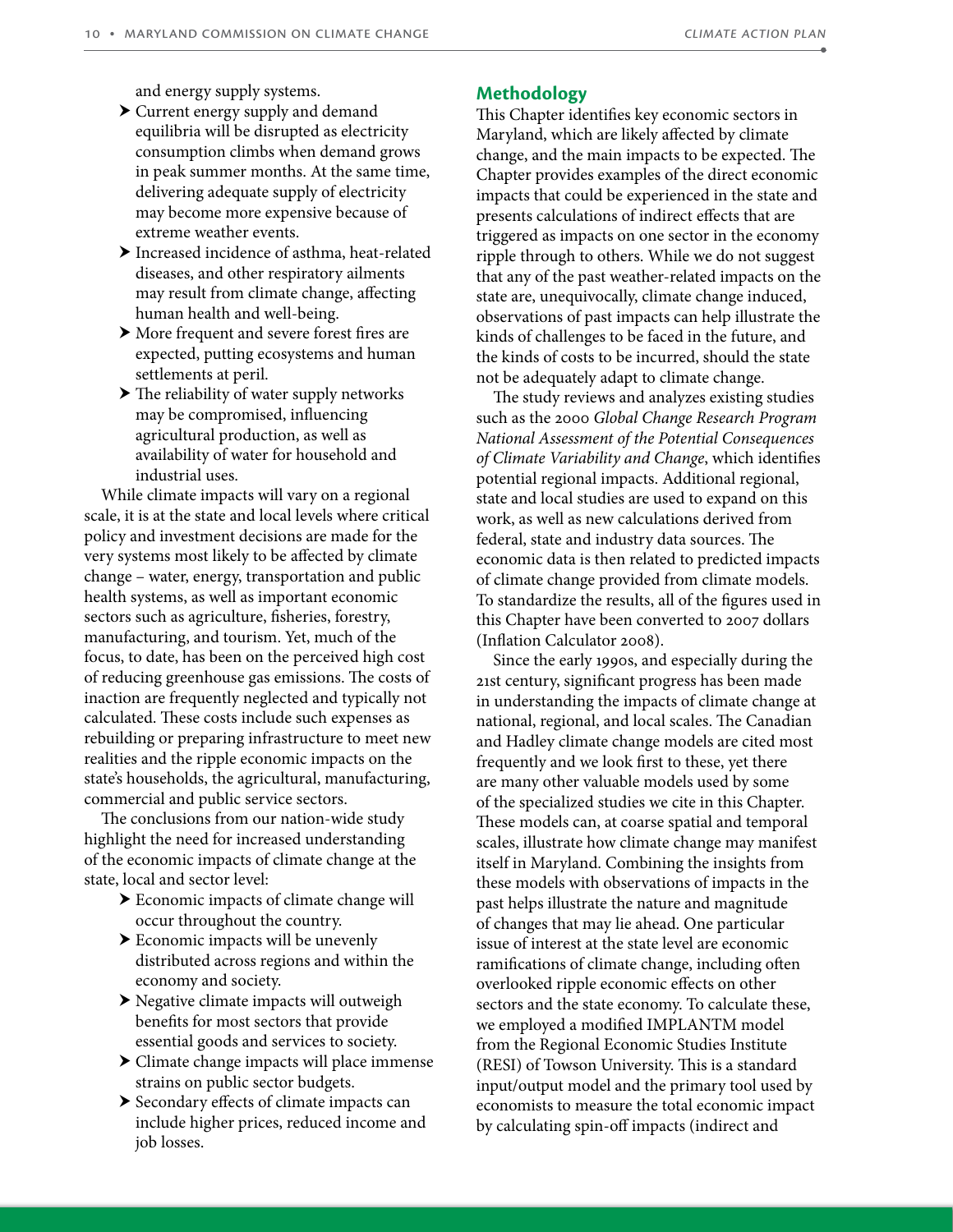## Maryland Temperature Anomaly



Figure 3. Temperature anomalies in Maryland under two emission scenarios (Source: MCCC – STWG 2008)

induced impacts) based upon the direct impacts which are inputted into the model. Direct impacts are those impacts (jobs and output) generated directly by the project. Indirect economic impacts occur as the project (or business owners) purchase local goods and services. Both direct and indirect job creation increases area household income and results in increased local spending on the part of area households. The jobs, wages, output and tax revenues created by increased household spending are referred to as induced economic impacts.

#### *CLIMATE CHANGE IN MARYLAND*

*I* n the last century, Maryland has experienced rising temperatures, precipitation, more severe weath and a rise in sea level. Average annual to experienced rising temperatures, increased precipitation, more severe weather events, and a rise in sea level. Average annual temperatures for the Mid-Atlantic region have increased by .5-1°  $F(.3-.6^{\circ} \text{C})$  since 1900, which is more than the global average, while Maryland's average annual temperature has increased about 2° F (1° C) (Fisher et al., 1997; US EPA 1998; NOAA 2008a). The average temperature of the Chesapeake Bay has warmed by 2° F over the same time period (MCCC 2008). The greatest temperature increases have occurred during the winter months and all other seasons have increased slightly less (NOAA 2008a). Average precipitation has increased by 10 per

cent throughout most of Maryland and the entire Mid-Atlantic region of the US has received 12-20 per cent more major weather events relative to the previous century (US EPA 1998; NOAA 2008a; IPCC 2001). The sea level along the Maryland coastline has risen at a rate of 3-4 mm/year (.14 inch/year) over the last century – nearly twice the global average of 2 mm/year (.08 inch/year) (MDNR 2008; Oppenheimer et al. 2005).

These trends are predicted to continue or worsen if climate change progresses unchecked. Average yearly temperatures are expected to increase by  $3-6^{\circ}$  F (2-4° C) in the winter and by 4-8° F (2.2-4.4° C) in the summer (See Figure 3) (US EPA 1998; IPCC 2007b; MCCC – STWG 2008). Precipitation will increase by 20 per cent in Maryland with more rainfall in the winter and less in the spring (US EPA 1997; Fisher et al. 1997; IPCC 2007b). As climate change raises ocean temperatures, alters weather patterns, and contributes to the melting of polar icecaps and subsequent sea level rise, Maryland can expect significant coastal impacts. Major coastal storms will be more intense and more frequent (EPA 1998, IPCC 2007b). By century's end, 5-15 per cent more late-winter storms may develop in the Northeast as storm systems move further north in response to warmer ocean surface temperatures (Frumhoff et al. 2007).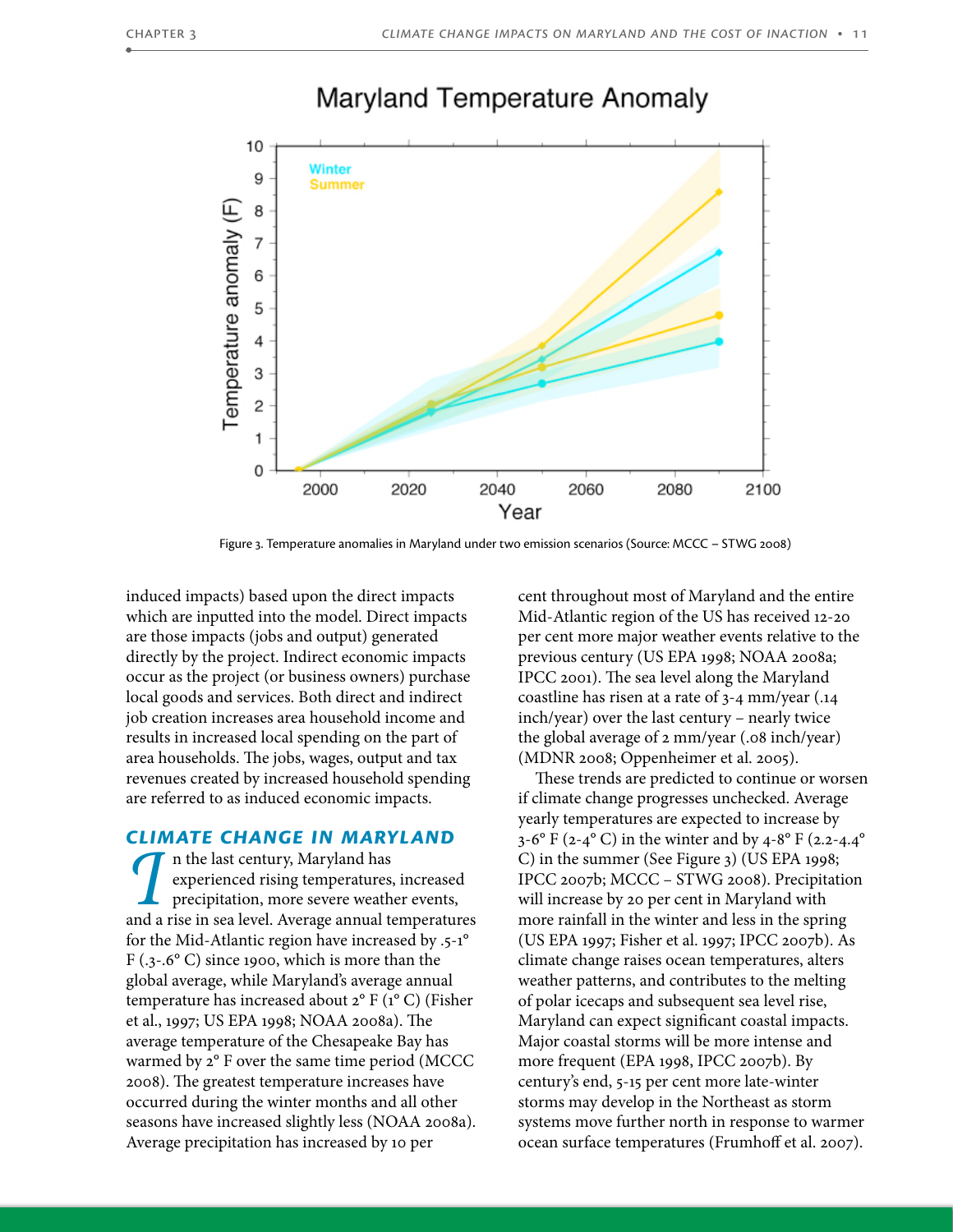Perhaps most significant to Maryland, sea level rise will increase by .6-1.22 m (24-48 inches) over the next century along the coast (MCCC 2008; MDNR 2008; IPCC 2007b).

**MAJOR ECONOMIC IMPACTS**<br>The largest economic impact of climate The largest economic impact of climate<br>
change for Maryland will be on its<br>
By the end of the century, expanding ocean water change for Maryland will be on its coastal infrastructure and development. and melting polar ice caps will raise sea levels and expedite shoreline erosion; an estimated 6.1 per cent of Maryland's 4,360 miles of coastline is vulnerable to inundation by 2100 (US EPA 1998; MCCC 2008). Further coastal impacts will come in the form of more frequent and intense storms as well as flooding. Considerable strain will be placed on Maryland's coastal infrastructure and development, not to mention the estimated 6.3 million people that will live in Maryland's counties by 2020 (MDNR 2002; USCB 2006).

Population and economic growth trends will Population and economic growth trends will<br>likely place more people and infrastructure at risk of negative climate change impacts in Maryland in the coming decades. Maryland's state gross domestic product has increased nearly 70 per cent from 1997-2007 (Figure 4) and average per capita income has increased 60 per cent in the same time period (Figure 5) (US BEA, 2007). The population of Maryland grew 33 per cent between 1980 and 2005, and Maryland Department of Planning projects another 20 per cent increase in population between 2005 and 2030 (Figure 6) (MDP, 2007). These growth trends will require commensurate increases in development of residential and commercial areas, utilities, roads, and public services, all of which increase the amount of assets in Maryland that are vulnerable to damage from climate change.

Development patterns in the Chesapeake Bay watershed show a trend towards higher population density and urban land use, which could exacerbate the effect of climate change on groundwater aquifers by increasing water runoff rates. There was a 21 per cent increase in urban land use and a 5.6 per cent increase in mixed land use in the Chesapeake Bay watershed from 1985 to 2002. Higher residential densities and associated commercial development raise the imperviousness of ground surfaces, increasing area runoff (Nelson, 2005).

the effects of climate change as developments and populations grow in those areas. The population density of Maryland's eastern shore increased 30 per cent from 1985 to 2002. The total number of people living along the coastline in the United States is predicted to increase from 139 million in 1998 to 165 million in 2020 (Nelson, 2005). These developments put more properties at risk of flooding and storm damage from rising sea levels and more intense weather events.<br>Maryland Gross Domestic Product, 1997-2007



Figure 4. (Source: Bureau of Economic Analysis, 2007)

Currently, Maryland's coastal counties and Baltimore City are home to 67 per cent of the state's population in addition to hosting numerous tourist destinations, industrial sites, extensive commercial and residential development, and diverse ecosystems (MDNR 20028a). Because of the economic and geographic differences between Maryland's Baltimore – Washington corridor and its more rural and coastal regions, the effects of climate change will not be uniform across the state. Altogether, sea level rise, flooding, and major storm events will take an exacting toll on Maryland's multi-faceted and economically valuable coastal communities.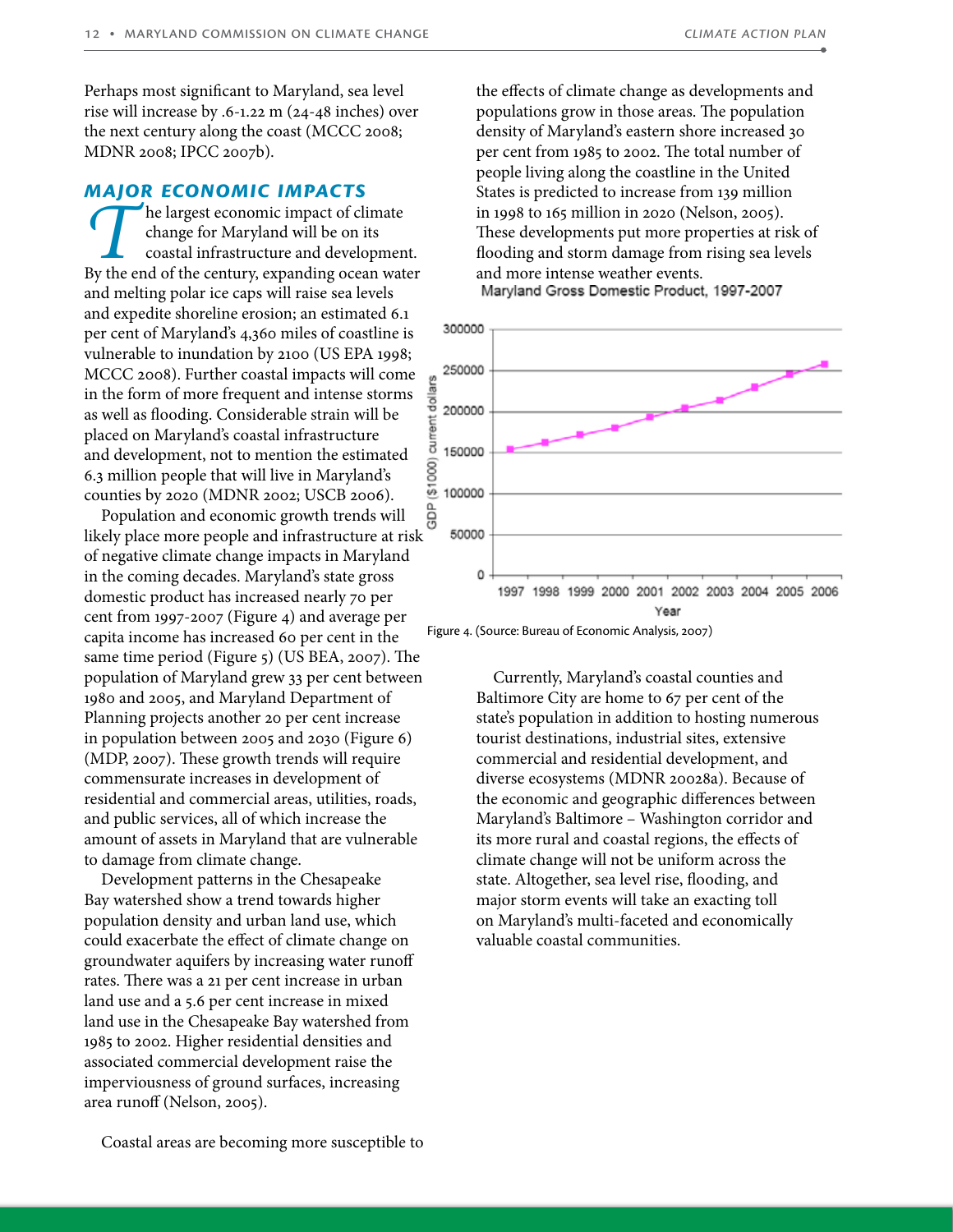



Figure 5. (Source: Bureau of Economic Analysis, 2007)

Maryland Population and Census Projections through 2030



Figure 6. (Source: Maryland Department of Planning, 2007)

#### **Industrial and Urban Coastal Impacts**

Among all Baltimore – Washington corridor counties, only Calvert, Anne Arundel, Baltimore, Harford, and Charles counties are coastal, but because of the connectedness of the corridor, it is useful to consider the region in its entirety. The Baltimore – Washington corridor is the most economically valuable region in Maryland with 86 per cent of the population and 90 per cent of the wages (USEPA 2004). Climate change, and more specifically sea level rise and extreme weather events, will significantly impact *transportation and trade* in the corridor.

The trade, transportation, and utilities sector accounts for \$3.4 billion (2007) in wage earnings in the Washington – Baltimore corridor region (USEPA 2004). At the end of FY 2007, the Maryland Department of Transportation calculated it had \$13.2 billion (2007) in total assets; among the capital assets are critical arteries for transportation including the Baltimore Harbor Tunnel, the Fort McHenry Tunnel, the Chesapeake Bay Bridges, and the Francis Scott Key Bridge (MDOT 2007). Although inundation in Baltimore and Annapolis is expected to be minimal, the increasing rate of shoreline erosion resulting from sea level rise could weaken bridge support systems,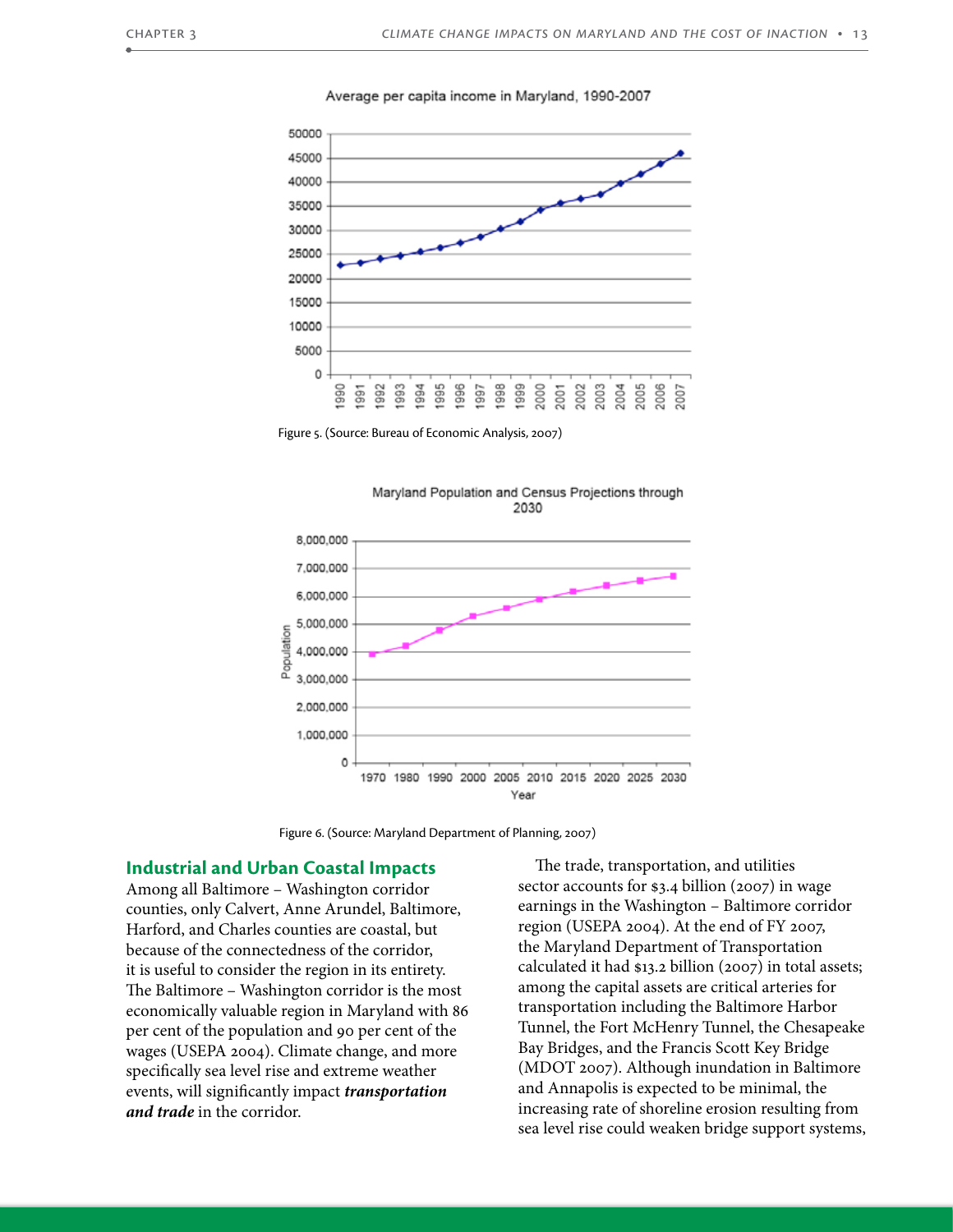limit access for maintenance, and deteriorate low-lying roads (Titus and Richman 2000). Extreme weather events such as hurricanes and tropical storms have the potential to create drastic impacts for Maryland's urban transportation and commerce. For instance, 2003's Hurricane Isabel brought 4-12 inches of rain and storm surges of 6 to 8 feet to Baltimore and Annapolis (Bennett 2005; NOAA 2008b). Water flooded Baltimore's Pratt and Light Streets in addition to numerous local businesses and homes, and the Baltimore Harbor Tunnel was closed for a period of time; the ultimate toll throughout Maryland from Hurricane Isabel was \$462 million (2007) (Bennett 2005; Roylance 2006). Such extreme weather events will likely be more intense under a scenario of undeterred greenhouse gas emissions (IPCC 2007).

As for coastal *shipping*, sea level rise poses a serious threat to accessing and operating Maryland ports. The Port of Baltimore produces \$1.98 billion (2007) in annual economic benefits and provides for 127,000 maritime related jobs (EPA 2004). Keeping the appropriate water depth is a critical aspect of port maintenance, and the Port of Baltimore dredges its waterway regularly to keep the flow of goods unimpeded. However, if increased levels of trash and sediment continue to deposit in Baltimore Harbor due to increased levels of runoff upstream from flooding, dredging operations could become both more costly and environmentally damaging (Moss et al., 2002). Low-lying access roads are at risk to flooding while shipping ports will have to adjust infrastructure to establish a working land-sea interface. Commercial fishing and crabbing in Maryland generates more than \$207 million (2007) annually and manufacturing contributes \$1.76 billion (2007) in wages – both of which are dependent on reliable access to ports from both land and sea (USEPA 2004; BEA 2007). Steadily rising sea levels as well as abrupt nonlinear sea level increases could create economic hardships for Maryland's shipping, fishing, and manufacturing industries. A 1 per cent decrease in shipping activity at the Port of Baltimore between now and 2018 would result in an indirect economic impact of roughly \$361 million on Maryland's GDP and a loss of more than 3,600 jobs (RESI, 2008).

#### **Residential and Rural Coastal Impacts**

The economic impacts manifesting from climate change will be significant along the industrial and urbanized Baltimore – Washington corridor, but the most visible, and possibly more expensive economic impacts, will occur along the residential and rural portions of Maryland's coast. Sea level rise in Maryland is predicted to claim more land than the national average due to local conditions that make the shoreline particularly vulnerable to soil erosion and land subsidence. Maryland is the fourth most vulnerable state with an estimated 6.1 per cent of its land likely to be inundated by a rise in sea level (MCCC 2008). Currently, an estimated 30 per cent of the state's coastline undergoes erosion and an average of 260 acres are lost each year (EPA 2004). Maryland's Southeastern counties are most vulnerable to sea level rise and inundation due to their low-lying topography and exposure to the ocean

(See Figure 7).



Figure 7. Inundation scenarios resulting from sea level rise and episodic flooding (Source: Titus and Richman 2000)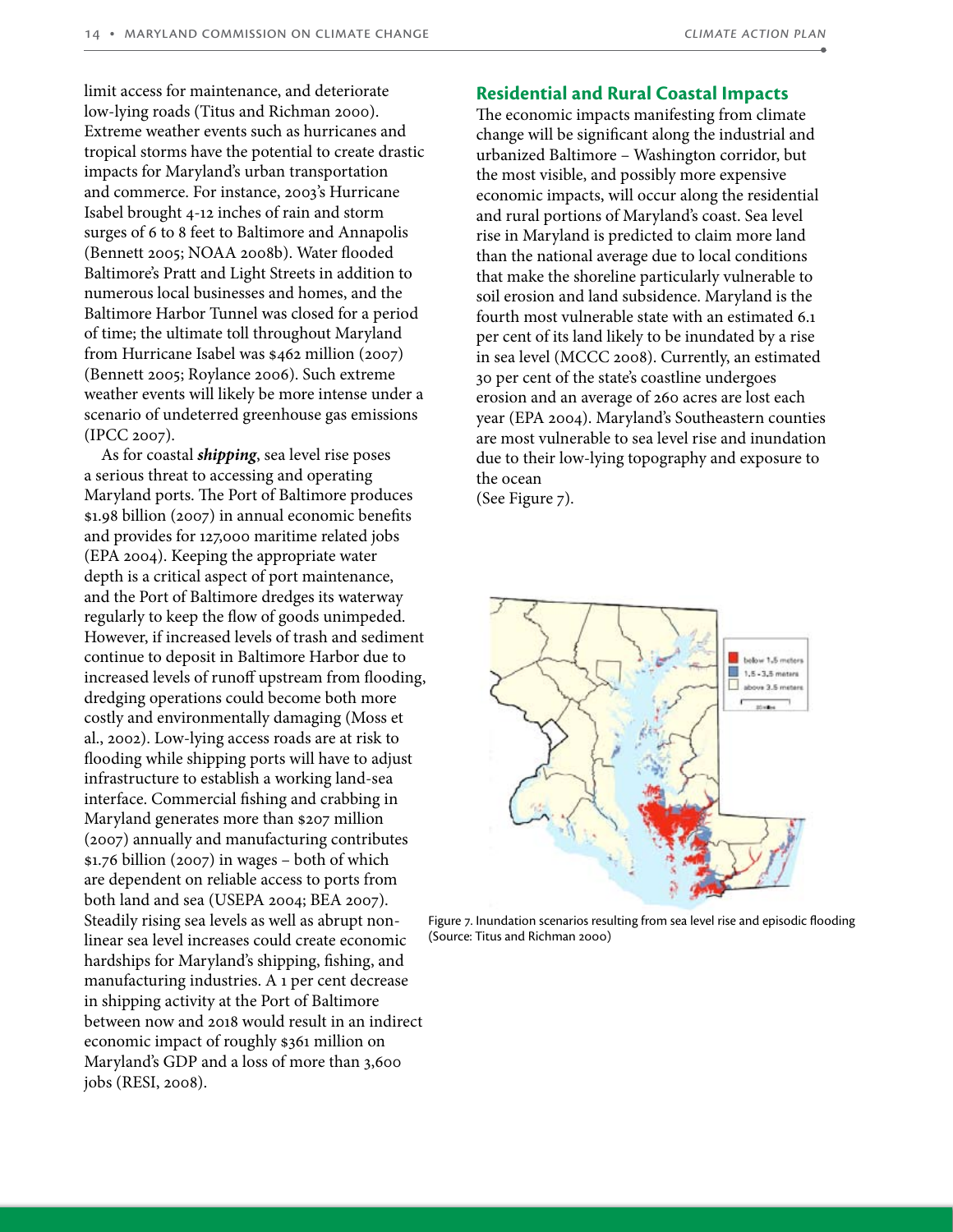In Maryland, much of the vulnerable land below 3.5 meters is undeveloped barrier island or tidal wetlands (USEPA 2007). Nonetheless, Ocean City and other developed areas along the Eastern shore are very susceptible to rising sea levels. Furthermore, although less than 10 per cent of Maryland's population lives on the Eastern shore, the area is culturally significant for the state, it is growing rapidly (i.e., 32.9 per cent in Dorchester County), and it is a popular destination for summer vacationers (USEPA 2004). An Environmental Protection Agency study (1985) on Ocean City beaches suggested that without preventative measures, a 15-inch increase in sea level would result in a 216 – 273 feet loss of shoreline (USEPA 2007). With an estimated 3,750 households in Ocean City and property values that likely exceed one million dollars, such a loss in shoreline and land availability would easily translate into a several billion-dollar loss (USCB 2000). Protecting coastal development from inundation, beach erosion, and salt-water intrusion will be costly and uncertain. Ocean City benefited from a beach replenishment project in the late 1980's, which cost \$38 million (2007), but more replenishment will need to occur if Ocean City beaches are to endure increasing sea levels (USEPA 1998).

 Rural Maryland will not only incur economic costs from a rise in sea level and increased flooding, but also from more intense storms. Once the wetlands and barrier islands that serve as a buffer between communities and the ocean are deteriorated, damage from extreme events will be enhanced. Hurricane damage along the Northeast US coast has cost an estimated \$5 billion (2007) per year with much of this cost coming from single major storm events (Frumhoff et al. 2007). For example, Hurricane Floyd ravaged the Eastern shore of Maryland in 1999 when storm water discharge rates reached 100-year levels and total property damage totaled \$17.76 million (2007) (Tallman and Fisher 2000). Last, the insurance sector will likely face unstable periods as property succumbs to flooding and shoreline inundation. For instance, flooding from heavy rains in June of 2006 cost insurers in the Baltimore-Washington region over \$25 million (Cohn, 2006). Maryland's finance and insurance sector accounts for \$8.5 billion (2007) in wages and salary and supplies 4.2 per cent of the state's employment base (USBEA 2007). It is predicted that by 2080, insurers' capital requirements to cover the cost of hurricane

damage in the US will increase by 90 per cent (Association of British Insurers 2005).

It should be noted, that the construction sector benefits from flooding or the destruction of infrastructure, as it will be involved in the rebuilding effort. But while jobs are created in the rebuilding effort, those construction workers are not available to build new buildings and infrastructures elsewhere. As a result, the state's infrastructure and building stock cannot expand to accommodate new economic growth. The insurance sector maybe impacted, but it would likely adjust its rates to reflect new probabilities of flooding and storm damage. This increase in rates would divert disposable income from consumption to that sector.

#### *ADDITIONAL ECONOMIC IMPACTS*

In addition to the economic hurdles that will impair Maryland's coastal development and transportation infrastructure, tourism, agriculture and health-related economic losses will likely transpire as a result of climate change.

#### **Tourism**

In 2006, Maryland's tourism generated roughly \$11.72 billion (2007) in visitor spending, directly supported 116,000 jobs, and created \$920 million (2007) in state and local tax revenue (MOTD 2008). Based on tourism-derived state tax revenue from each county, roughly 62 per cent of tourist activity takes place in the state's coastal counties, renowned for the public beaches, beachfront real estate, and tourist hotspots, such as Ocean City (MOTD 2008). However, with a weakening coastal infrastructure, beach erosion, and the very real threat of seawater inundation in locations like Ocean City, tourism is likely to suffer in Maryland.

 Increasing beach erosion and more major storms may render the Maryland coast a less attractive tourist destination. It is estimated that beaches will erode at a rate of 50 to 100 times faster than the rate of sea level elevation and that the cost of replenishing the coastline after a 20-inch rise in sea level would be between \$35 and \$200 million (Zhang 2002; USEPA 1998). As the cost of maintaining and protecting beaches from erosion increases, both residents and tourists may find locations like Ocean City are too expensive. As with coastal infrastructure and development, we can expect extreme weather events to be associated with a loss in economic activity in the tourism sector as well. Barrier islands and other tourist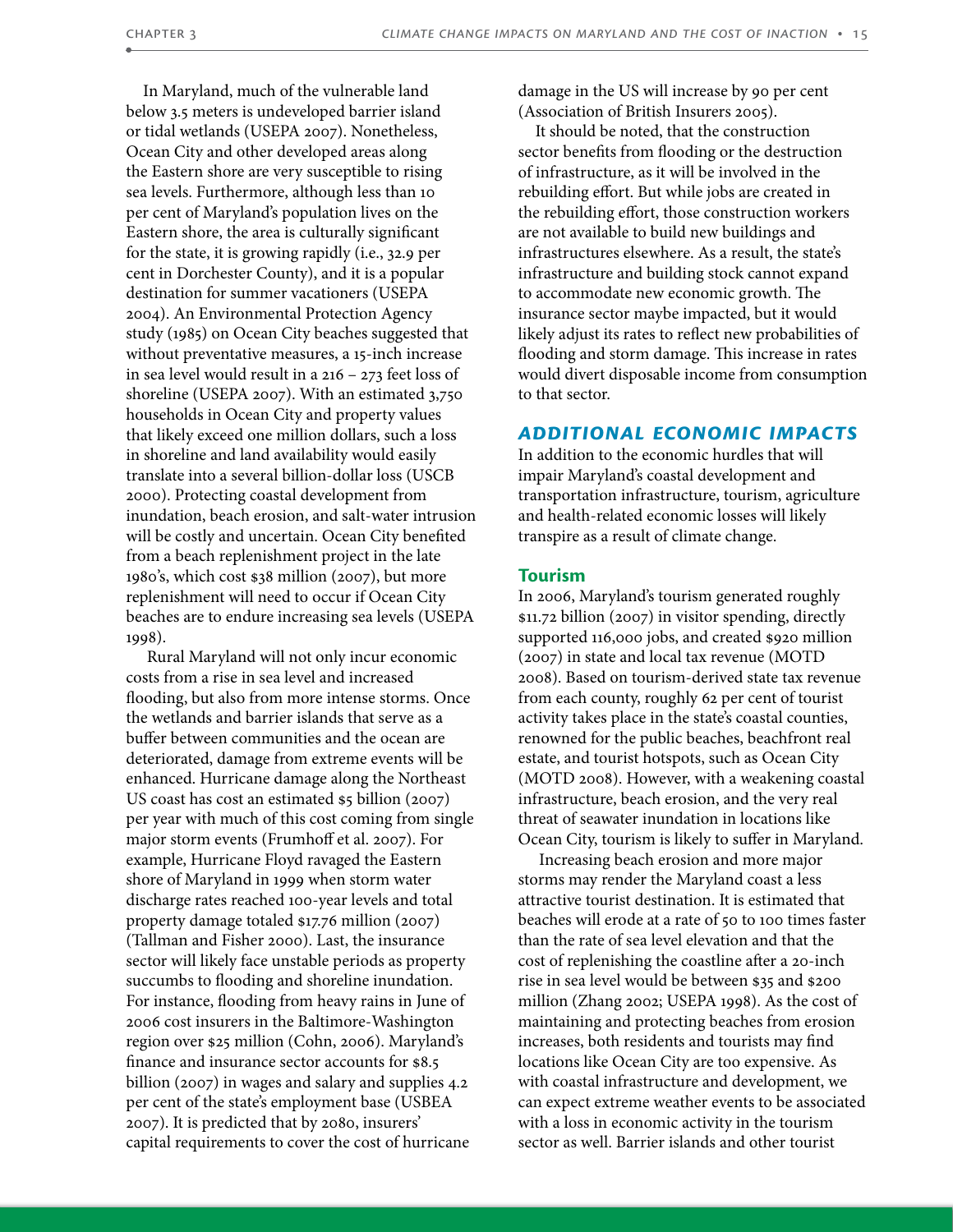destinations around the Eastern Shore are major targets for hurricanes and tropical storms and as storms occur more often and are more intense, tourists may be less willing to risk their vacation.

Maryland is also an ideal location for ecotourism because of the Chesapeake Bay, which harbors an estimated 2,700 species. In 2006, an estimated 166,000 non-Marylanders spent more than \$30 million (2007) on wildlife watching in Maryland (USFWS 2006). However, losses in eco-tourism are likely to result as a 21 per cent reduction in mid-Atlantic wetlands between now and 2100 hinders shorebird nesting and fish nurseries (Najjer et al. 2000). Hunting and fishing is also big business in Maryland. The US Fish and Wildlife Service (2006) estimated 43,000 people hunted waterfowl in Maryland in 2006, generating \$26.23 million (2007) in economic activity (USFWS 2006). As a result of wetlands loss, the economic activity generated by waterfowl hunters will likely decrease. Climate change is a multidimensional problem for the Chesapeake Bay's aquatic life. Loss of wetlands will restrict species habitat locations, warmer and saltier water will

restrict the range of cold, fresh-water species, and hypoxic conditions may be exacerbated, as a longer summer season will support more algae growth cycles (See Table 1) (Glick et al. 2007). In 2006, \$308 million (2007) was spent on recreational saltwater fishing in Maryland (USFWS 2006). A 2 per cent decrease in out-of-state wildlife watchers between now and 2018 would result in an indirect losses to Maryland's GDP of \$10 million and a loss of almost 100 jobs (RESI, 2008).

#### **Agriculture**

Agriculture is the second-largest land use category in the Mid-Atlantic region after forests (Alber, 2000). The total value of agricultural products in Maryland totaled nearly \$1.5 billion (2007) in 2002, with crops accounting for 35 per cent of that value (USDA, 2002). Corn and soybeans make up the two largest volume crops by acreage (USDA, 2002). While an increase in  $\mathrm{CO}_2$  concentrations could increase the yields of corn and soybeans, other climate changes will have a net negative effect on yields in the Appalachian region, which includes

| <b>Species</b>           | <b>Likely Trend</b>         | <b>Climate Change Impacts</b>                                                                                            |
|--------------------------|-----------------------------|--------------------------------------------------------------------------------------------------------------------------|
| Winter flounder          | High Loss <sup>1</sup>      | Temperatures could exceed habitable range                                                                                |
| Soft-shelled clam        | <b>High Loss</b>            | Temperatures could exceed habitable range                                                                                |
| Rockfish                 | Medium / $Low Loss2$        | Water temperatures could reach near upper limit of<br>habitable range; increased chance of mycobacterial infec-<br>tions |
| <b>Atlantic Sturgeon</b> | Medium / Low Loss           | Water temperatures could reach near upper limit of<br>habitable range                                                    |
| Blue crab                | Medium / Low Loss           | Declining eelgrass habitat with rising sea level and exac-<br>erbated eutrophication                                     |
| Atlantic menhaden        | Medium / Low Loss           | Warmer water more conducive to mycobacterial<br>infections                                                               |
| Eastern oyster           | Medium / Low Loss           | Warmer water more conducive to Dermo and MSX                                                                             |
| Brown shrimp             | Potential Gain <sup>3</sup> | Warmer water more favorable                                                                                              |
| Southern flounder        | Potential Gain              | Warmer water more favorable                                                                                              |
| <b>Black Drum</b>        | <b>Potential Gain</b>       | Warmer water more favorable                                                                                              |
| Grouper                  | <b>Potential Gain</b>       | Warmer water more favorable                                                                                              |
| Spotted seatrout         | <b>Potential Gain</b>       | Warmer water more favorable                                                                                              |

Table 1. Projected aquatic species changes as result of climate change4 (Source: Glick et al. 2007).

1 Potential loss of species altogether in the Chesapeake Bay

2 Likely decline in species range or viability in the Chesapeake Bay

3 Likely expansion of species range or viability in the Chesapeake Bay

These probable effects were identified based on available information, but significant changes in key paramaters such as temperature and salinity are likely to have wide-ranging unpredictable effects on llife cycles and food webs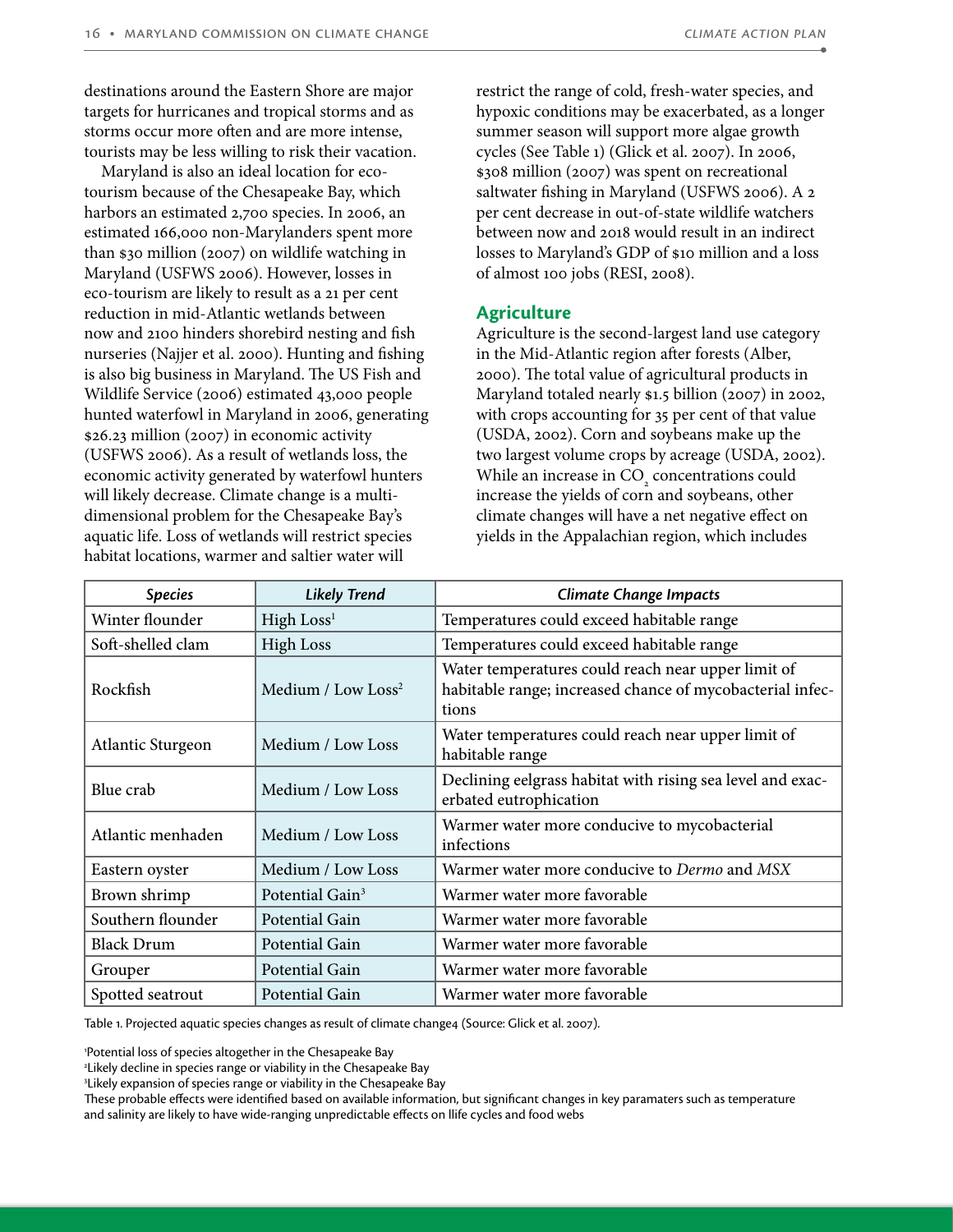|                     | 50% increase in CO,<br>(365 to 560 ppm) |             |           | Change from 1961 - 90 climate to<br>2025 - 34 climate |             |           |
|---------------------|-----------------------------------------|-------------|-----------|-------------------------------------------------------|-------------|-----------|
| Crop                | <b>Northeast</b>                        | Appalachian | Corn Belt | <b>Northeast</b>                                      | Appalachian | Corn Belt |
| Unirrigated corn    | $10.5*$                                 | $11.1*$     | $9.0*$    | $14.3*$                                               | $-1.7$      | $5.6*$    |
| Soybeans            | $18.6*$                                 | $18.5*$     | $17.0*$   | 4.6                                                   | $-7.0$      | $-7.4*$   |
| Unirrigated alfalfa |                                         |             | $19.2*$   |                                                       |             | $14.4*$   |

Table 2. Per cent changes in regional crop yields under two scenarios (Source: Abler, 2000)

Maryland (See Table 2) (Abler, 2000). As the values of production of corn and soybeans were \$204 million and \$108 million respectively in Maryland in 2007, future climate changes would have resulted in a loss of \$11 million (USDA, 2008).

Droughts caused by climate change could also take a severe toll on the agricultural sector. Although Maryland is expected to receive more precipitation, droughts may develop because warmer, more arid temperatures tend to draw moisture out of soil at a rate that offsets increased precipitation. Maryland has suffered through two regional droughts in the past ten years – one from 1998-1999, and another from 2001-2002. The first drought caused \$800 million in crop losses throughout the mid-Atlantic region (Kunkle, 1999). Consumers and livestock farmers feel the effects of crop loss in the form of higher food and feed prices. The price of a bushel of corn increased from \$2.18 to \$2.85/bushel, or 30 per cent, in Maryland between 2001 and 2002 (USDA, 2008).

Another detrimental effect of climate change on agriculture will be the northern expansion of *invasive species* due to higher temperatures, including warm-season weeds, nematodes, and insects (Abler, 2000). Maryland farmers spent \$39 million (2007) on pesticides in 2002 (USDA, 2002) and that price will likely increase, but the cost of using more pesticide includes environmental degradation, as well. Runoff from pesticides contributes to degrading freshwater and coastal ecosystems (Rogers, 2000). In addition to pesticide runoff, 64 per cent of farms in Maryland have tested positive for cryptosporidiosis, which can reach shellfish populations in the Chesapeake Bay (Moss, 2002).

 In addition to invasive species, sea level rise due to climate change may cause saltwater intrusion into agricultural waterways and groundwater aquifers. Both rivers and the ocean feed water into the Chesapeake Bay, making it a body of brackish water. The level and extent of salinity in surrounding area groundwater and waterways

is mostly a function of sea level (Heywood). Important Maryland crops such as corn and soybeans require very low salinity to grow (less than 2 parts per thousand for corn and less than 3/10 parts per thousand for soy) (Moss, 2002). Also, groundwater aquifers that supply potable water might need to invest in desalination technology, which can increase the cost of water by over 50 per cent (Kranhold, 2008).

The composition of Maryland forests could change as a result of warmer temperatures. The hardwoods currently found in Western and Northern Maryland could be replaced by more heat tolerant southern pines and oaks (US EPA 2008). The threat of forest fires could also increase during the summer as a result of warmer temperatures, though this is dependent on annual precipitation fluctuations. The density of Maryland forests may change little or decrease by as much as 10 per cent (USEPA 1998). Maryland's forest industry is the state's fifth largest providing for 18,000 jobs and \$2.48 billion in economic activity (MDNR 2008b). Moreover, forestry is the number one industry in Western Maryland and the second largest industry after agriculture on the Eastern shore. With just a 1 per cent decrease in harvestable trees as a result of decreased forest density between now and 2018, we can expect an indirect economic loss of over \$263 million on Maryland's GDP and a loss of over 1,600 jobs (RESI, 2008).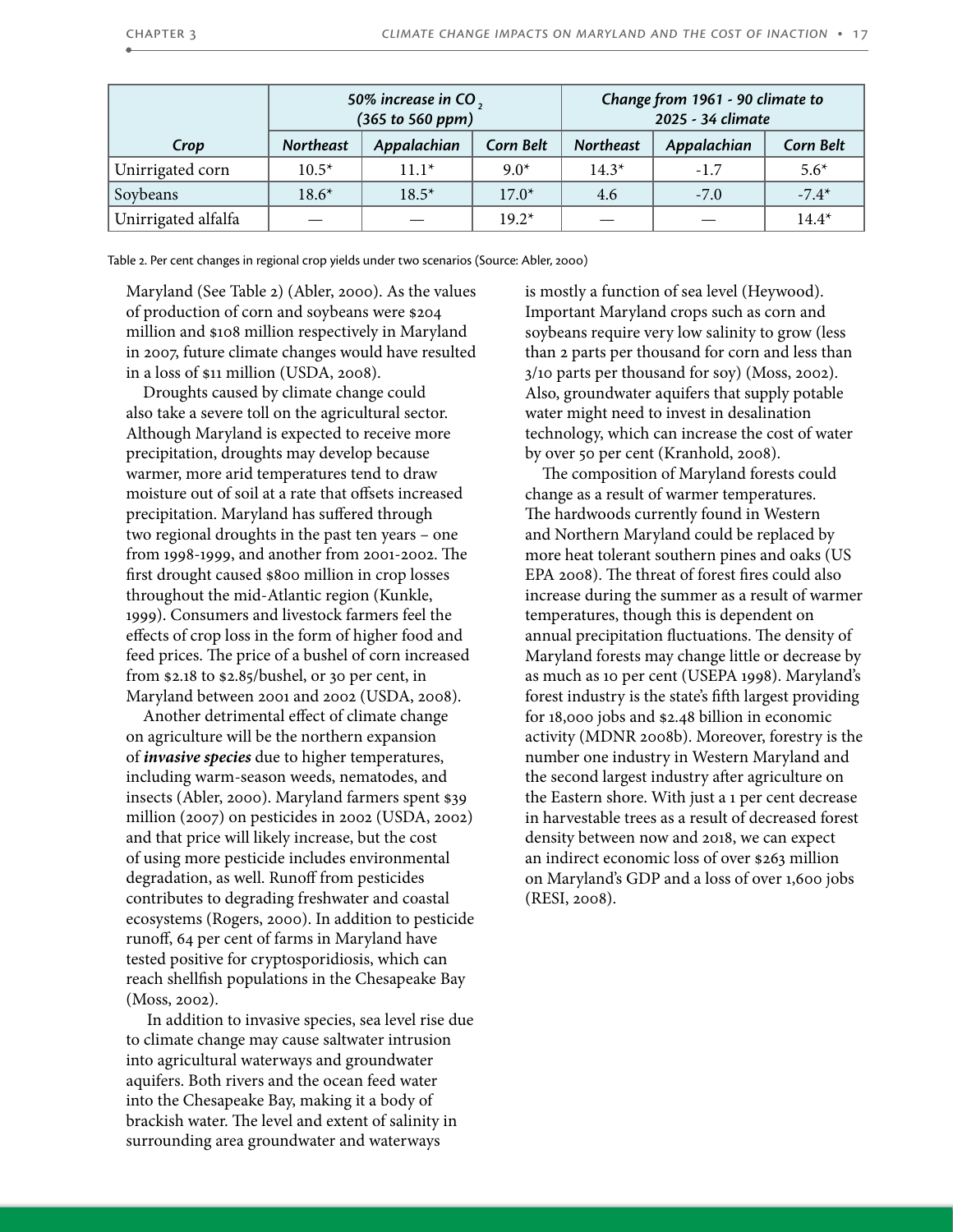#### **Health**

Health impacts related to warmer temperatures and water quality will likely develop in Maryland over the coming century. Higher temperatures can have particularly acute respiratory health effects in cities, where heat islands develop because of concrete and asphalt cover and non-point source pollution causes poor air quality and high concentrations of ground level ozone (Moss, 2002). Maryland can also expect higher rates of heatrelated deaths during the summer months. A study by the Johns Hopkins School of Public Health correlated daily mortality rates and temperatures for eleven east coast U.S. cities from 1973-1994 and found that there is a "Minimum mortality temperature" (MMT) above which heat-related deaths increase steadily. The study found that Baltimore ranks first among east coast cities for the rate of increased mortality at temperatures above the MMT (see Table 3) (Curriero et al., 2002). As summer days grow hotter due to climate change, Baltimore and other Maryland cities should be prepared to deal with higher rates of heat-related health effects.

Higher temperatures will also increase demand for water supplies used for both drinking and irrigation. To be sure, low quantities of water are a serious threat to human health, but perhaps more insidious is the problem of impaired water associated with a reduced supply and flooding. Reduced water supplies lead to a higher

concentration of bacteria, pesticides and other unwanted biological organisms as well as chemical substances than would be present under normal conditions. Moreover, warmer water and longer seasons facilitate the growth of algae and harmful bacteria that lead to fish kills and generally poor water quality. Where warmer temperatures do not impair water quality, flooding from an elevated sea could potentially introduce bacteria, harmful chemicals and salt water into fresh drinking water sources (Frumhoff et al. 2007). In 1992, for example, salt water recharged the Potomac-Raritan-Magothy aquifer and the chloride concentrations increased from 10mg/liter to 70mg/ liter; a higher than ideal amount of chloride for drinking water (Oppenheimer et al. 2005).

In addition to sea level rise, increased precipitation will take a toll on public health in Maryland. Another study from the Johns Hopkins School of Public Health shows a positive correlation between higher-than-average precipitation events and outbreaks of waterborne diseases (Curriero et al., 2001). Greater intensity runoff events can increase particulate and chemical concentrations in aquifers for drinking water, as well. Runoff can damage water and sewage treatment plants and cause septic tanks to fail, both of which increase the risk of drinking water contamination (Neff et al., 2000).

| City                       | <b>Minimum mortality tem-</b><br>perature (MMT) <sup>5</sup> | Cold slope <sup>6</sup> | Hot slope <sup>7</sup> |
|----------------------------|--------------------------------------------------------------|-------------------------|------------------------|
| Boston, Massachusetts      | 69.71                                                        | $-4.34$                 | 5.83                   |
| Chicago, Illinois          | 65.17                                                        | $-2.25$                 | 2.45                   |
| New York, New York         | 66.42                                                        | $-3.59$                 | 6.28                   |
| Philadelphia, Pennsylvania | 70.58                                                        | $-4.37$                 | 6.11                   |
| Baltimore, Maryland        | 70.46                                                        | $-2.65$                 | 6.56                   |
| Washington, D.C.           | 70.56                                                        | $-3.13$                 | 3.67                   |
| Charlotte, North Carolina  | 90.38                                                        | $-3.27$                 | <b>NA</b>              |
| Atlanta, Georgia           | 76.29                                                        | $-2.91$                 | 5.41                   |
| Jacksonville, Florida      | 76.75                                                        | $-3.76$                 | 3.71                   |
| Tampa, Florida             | 80.71                                                        | $-7.12$                 | 1.43                   |
| Miami, Florida             | 80.92                                                        | $-5.46$                 | 4.01                   |

<sup>1</sup> Percentage change in mortality per degree centigrade

at temperatures lower than MMT

<sup>2</sup> Cold slope = average slope of the estimated relative risk curves

<sup>3</sup> Hot slope = average slope of the estimated relative risk curves at temperatures hotter than MMT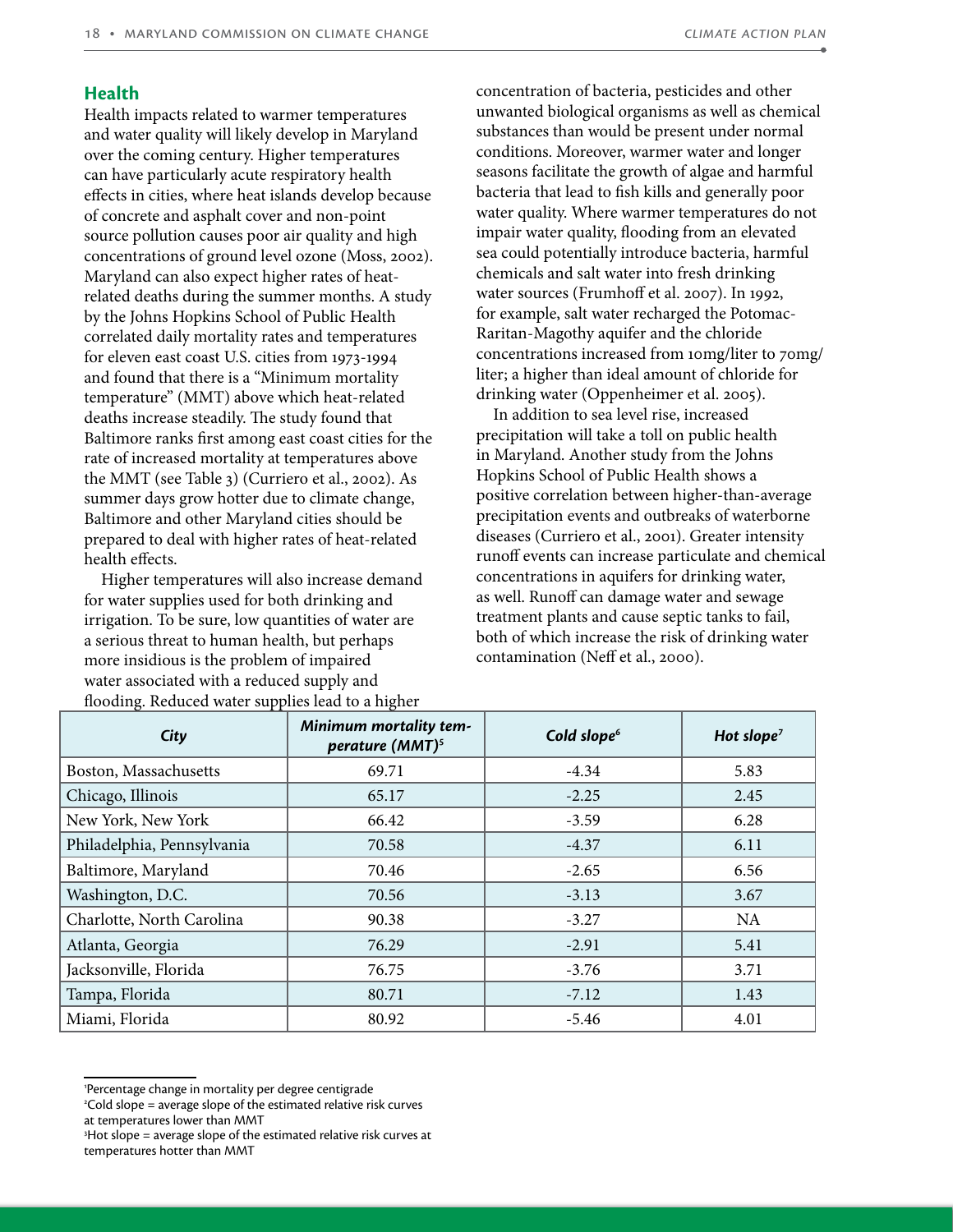#### *CONCLUSION*  **Recap of Climate Change Impacts**

The economic impacts of climate change on Maryland will depend on the exact physical changes that manifest. Althoug there is a degree of uncertainty, the consensus on Maryland will depend on the exact physical changes that manifest. Although scientific literature agrees that annual average temperatures will increase by 3-8° F, annual average precipitation will increase by roughly 20 per cent, there will be more frequent and intense late-winter storms, and sea levels will rise by 24- 48 inches in Maryland, throughout this century (Fisher et al., 1997; US EPA 1998; NOAA 2008a). The physical changes that develop will significantly alter the State's coastline, beachfront, agricultural productivity, species biodiversity, weather patterns and other factors that are tightly correlated with economic conditions.

Another critical factor dictating how the economic impacts of climate change play in Maryland is population growth and development. As Maryland's population grows by 20 per cent between now and 2020 and as the State's GDP grows at a rate between 60-70 per cent, economic losses from climate change will run in parallel (US BEA, 2007; MDP, 2007). By becoming a more populated, developed, and economically interconnected State, there will be more avenues for direct and indirect effects of climate change to impact the State. The growing and interconnected nature of the State could potentially make it more vulnerable to the cascade effects of climate change if there isn't a strong effort now to stimulate a resilient and robust economy that can cope with the expected impacts of climate change.

#### **Missing Information and Data Gaps**

This study is subject to the uncertainties inherent in measuring global climate change impacts and climate change itself and attempts to reflect this as best as possible through use of scenarios and ranges of confidence. Additionally, quantifying the economic impacts of climate change deserves significantly more focus as this chapter and much of the literature on the topic primarily address the potential impactsfrom a qualitative perspective. Further, data gaps exist between the effects of climate change in one particular sector and the ripple effects that manifest in interconnected sectors. Analysis of this sort would be useful to policy-makers and businesses at all levels and sizes. Information that would be especially useful for

policy makers would be more precise figures, e.g., for land and property along the highly threatened portions of Maryland's coast.

#### **Recommendations and Considerations**

Maryland's greatest challenge is likely to be in adapting to climate change along its expansive coast, as this is where the most significant economic and ecological impacts will occur. The State's economy is particularly vulnerable because of the scale of development along the coast and the high rate at which coastal erosion and subsequent water elevation will afflict its shoreline. Further development along the State's shoreline needs to be carried out with the understanding that the shoreline is not stationary and will steadily move inwards throughout the coming century. Lastly, legislators may want to consider legislation to circumvent health related impacts of climate change related to the urban heat island effect and decreases in fresh drinking water quality and quantity. The urban heat island effect can be mitigated through careful city planning and smart growth (e.g., incorporating more green space into development sites). One tactic for maintaining water quality is to encourage streamside tree planting and plant buffer strips as they absorb harmful pollutants as well as reduce water warming.

#### **Lessons Learned**

As we begin to quantify the potential impacts of climate change and the cost of inaction, the following five lessons are learned:

- $\blacktriangleright$  First, there are already considerable costs to society associated with infrastructures, agricultural and silvicultural practices, land use choices, transportation and consumptive behaviors that are not in synch with past and current climatic conditions. These costs are likely to increase as climate change accelerates over the century to come.
- $\blacktriangleright$  Second, while some of the benefits from climate change may accrue to individual farms or businesses, the cost of dealing with adverse climate impacts are typically borne by society as a whole. These costs to society will not be uniformly distributed but felt most among small businesses and farms, the elderly and socially marginalized groups.
- $\blacktriangleright$  Third, benefits from climate change may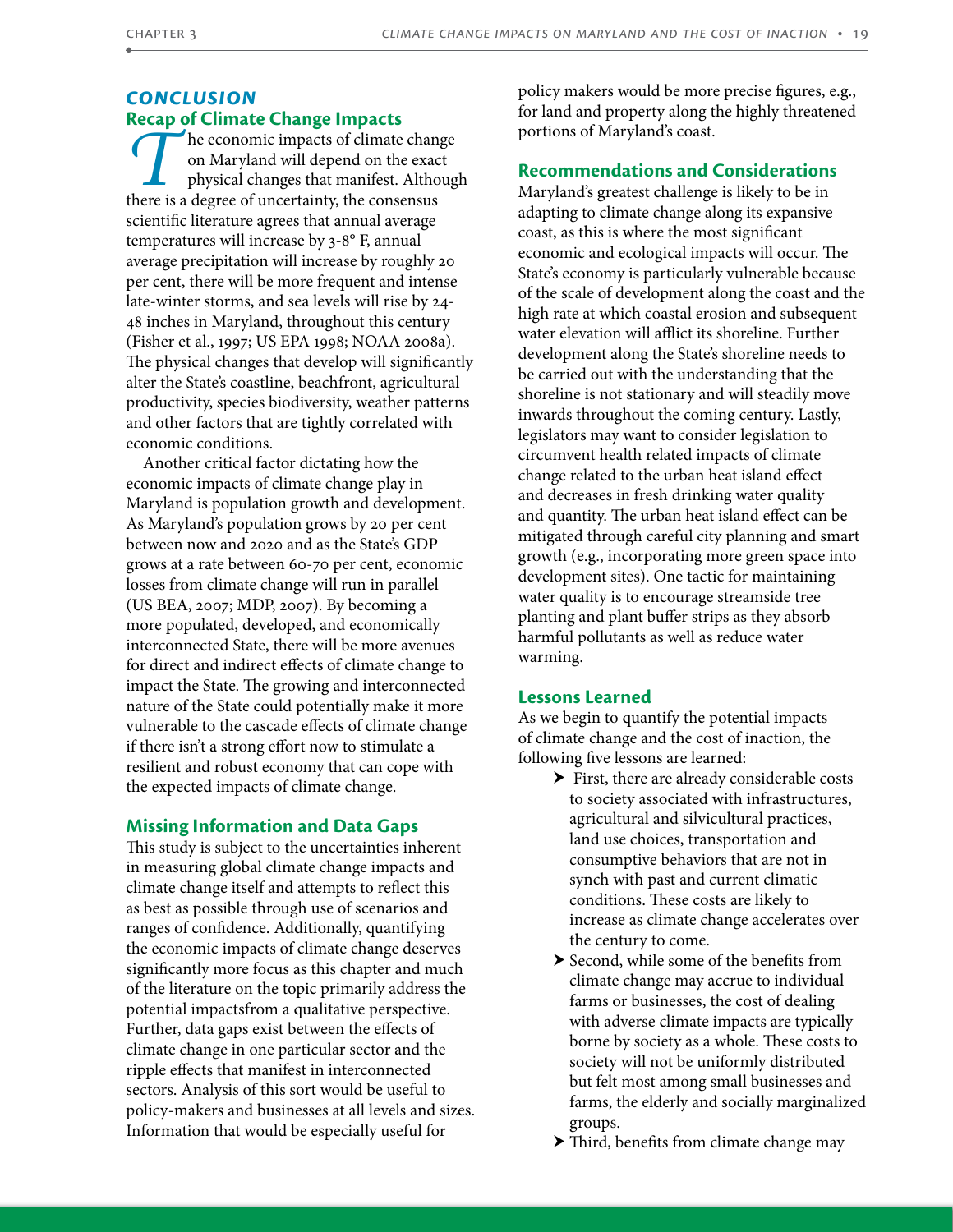be fleeting --for example, climate does not stop to change once a farm benefited from temporarily improved growing conditions. In contrast, costs of inaction are likely to stay and to increase.

- $\blacktriangleright$  Fourth, climate models and impact assessments are becoming increasingly refined, generating information at higher spatial and temporal resolutions than previously possible. Yet, little consistency exists among studies to enable "summing up" impacts and cost figures across sectors and regions to arrive at a comprehensive, statewide result.
- $\blacktriangleright$  Fifth, to provide not just a comprehensive statewide assessment of impacts and cost, but to develop optimal portfolios for investment and policy strategies will require support for integrative environmental research that combines cutting-edge engineering solutions with environmental, economic and social analysis. The effort and resources required for an integrative approach likely pale in comparison to the cost of inaction.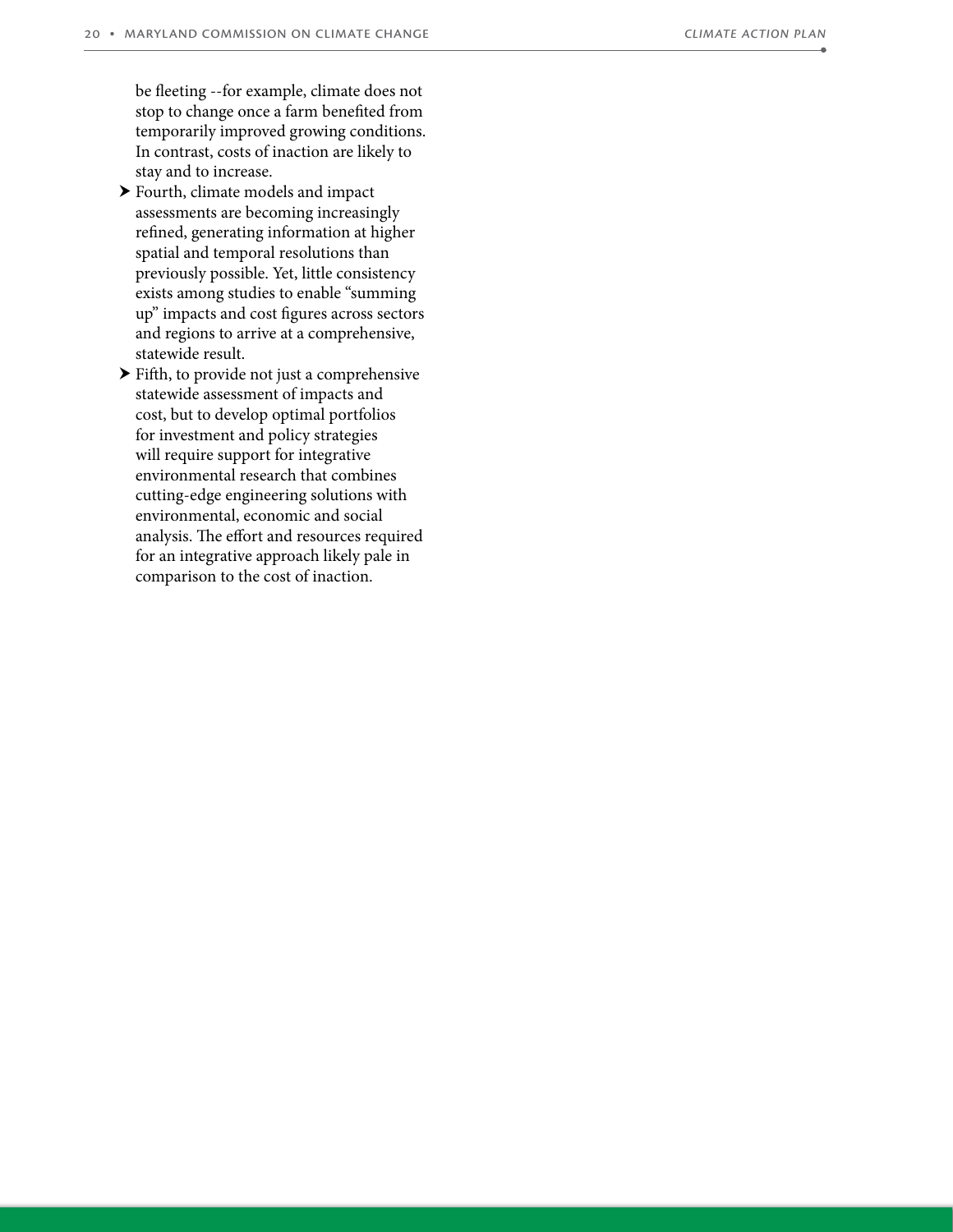### *WORKS CITED*

Abler, D.G., and Shortle, J.S. 2000. Climate change and agriculture in the Mid-Atlantic region. Climate Research 14: 185-194.

Association of British Insurers. 2005. Financial Risks of Climate Change. Available online at http://www.abi. org.uk/Display/File/Child/506/Financial\_Risks\_of\_Climate\_Change.pdf

Barnett, T.P. 1984. The Estimation of "Global" Sea Level Change: A Problem of Uniqueness. Journal of Geophysical Research 89: 7980-7988.

Bennett, K. 2005. When Will the Bay Flood Again?: Understanding the Ups and the Downs of the Chesapeake Bay. BayWeekly.com (Vol. 13: Issue 36). Available Online: http://www.bayweekly.com/year05/issuexiii36/leadxiii36.html

Bureau of Economic Analysis (BEA). 2007. Available Online: www.bea.gov.

Bureau of Labor Statistics. 2008. Inflation Calculator. Available Online: http://data.bls.gov/cgibin/cpicalc.pl Cohn, Meredith. June 30, 2006. Storm claims likely to top \$25 million: but the cost of damage is expected to be far more. The Baltimore Sun. Available online: http://www.accessmylibrary.com/coms2/summary\_0286-16539716\_ITM.

Curriero, F.C., Patz, J.A., Rose, J.B., Lele, S. 2001. The Association Between Extreme Precipitation and Waterborne Disease Outbreaks in the United States, 1948–1994. American Journal of Public Health 91(8): 1194- 1199.

Curriero, F.C., Heiner, K.S., Samet, J.M., Zeger, S.L., Strug, L., Patz, J.A. 2002. Temperature and mortality in 11 cities of the eastern United States. American Journal of Epidemiology 155(1): 80-87.

Douglas, B.C. 2001. An Introduction to Sea Level, in Sea level Rise: History and Consequences. B.C. Douglas, M.S. Kirney, and S.P. Leatherman (eds), San Diego, CA: Academic Press, pp. 1 - 11.

Easterling, D. R., G. A. Mehl, et al. 2000. Climate Extremes: Observations, Modeling, and Impacts. Science 289: 2068-2074.

Fisher, A., Barron, E., Yarnal, B., Knight, C.G., and Shortle, J. 1997. Climate Change Impacts in the Mid-Atlantic Region – A Workshop Report. Pennsylvania State University. Available Online: http://www.usgcrp.gov/usgcrp/nacc/mara-workshop-report-1997.pdf

Frumhoff, P.C. et al. 2007. Confronting Climate Change in the U.S. Northeast: Science, Impacts and Solutions. Union of Concerned Scientists. Available online at http://www.climatechoicesorg/ne/resources\_ne/ nereport.html.

Glick, P., Staudt, A., and Inkley, D. 2007. The Chesapeake Bay and Global Warming: A Paradise Lost for Hunters, Anglers, and Outdoor Enthusiasts? National Wildlife Federation. Available Online: http://www.nwf. org/sealevelrise/chesapeake.cfm

Heywood, Charles. 2003. Influence of the Chesapeake Bay Impact Structure on Groundwater Flow and Salinity. U.S. Geological Survey. Available online at: http://va.water.usgs.gov/GLOBAL/vwwrc.pdf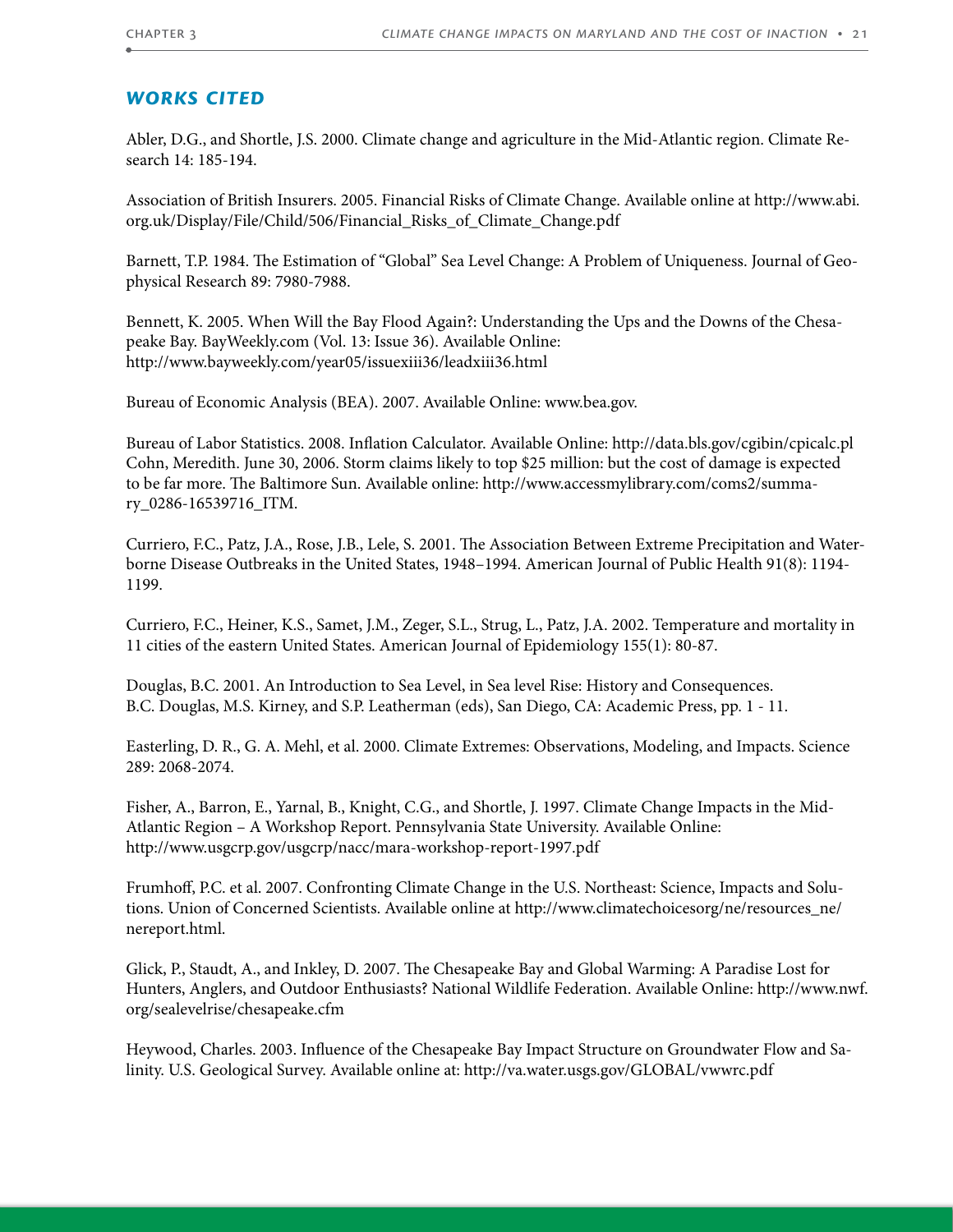Intergovernmental Panel on Climate Change (IPCC). 2001. The Scientific Basis. Contribution of Working Group 1 to the Third Assessment Report of the Intergovernmental Panel on Climate Change. Eds. J.T. Houghton. Y. Ding, D.J. Griggs, M. Noguer, P.J. van der Linden, X. Dai, K. Maskell and C.A. Johnson. Cambridge, England and New York, NY: Cambridge University Press. Available online at http://www.grida.no/ climate/ipcc\_tar/

IPCC. 2007a. Climate Change 2007: Synthesis Report for the Fourth Assessment Report of the Intergovernmental Panel on Climate Change. Available Online: http://www.ipcc.ch/ipccreports/ar4-syr.htm

IPCC. 2007b. Chapter11: Regional Climate Projections; Section 11.5: North America. Working Group I: The physical science basis of Climate Change. Available Online: http://ipcc.wg1.ucar.edu/wg1/Report/AR4WG1\_Print\_Ch11.pdf

Kranhold, Kathryn. January 17, 2008. Water, Water Everywhere. The Wall Street Journal. Available online at: http://online.wsj.com/article/SB120053698876396483.html?mod=googlenews\_wsj.

Kunkle, F. and Brown, K. Farmers in Mid-Atlantic Region Suffers Severe Crop Losses in Drought. Business Network online article. Available online at: http://findarticles.com/p/articles/mi\_hb5553/is\_199908/ ai\_n22420506?tag=rel.res4.

Maryland Commission on Climate Change (MCCC). 2008. Climate Action Plan: Interim Report to the Governor and the Maryland General Assembly. Available Online: http://www.mde.state.md.us/assets/document/ air/Interim\_Climate\_Action\_Plan.pdf

Maryland Commission on Climate Change, Scientific and Technical Working Group (MCCC – STWG). April 25, 2008. Progress Report. (Personal Communication).

Maryland Department of Natural Resources (MDNR). 2002. Maryland's Coastal Program: Coastal Facts. Available Online: http://www.dnr.state.md.us/bay/czm/coastal\_facts.html

Maryland Department of Natural Resources (MDNR). 2008a. DNR Answers Questions About Sea Level Rise in Response to IPCC Report. Available Online: http://www.dnr.state.md.us/dnrnews/infocus/sealevel\_rise.asp

Maryland Department of Natural Resources (MDNR). 2008b. Forest Facts of Maryland. Available Online: http://www.dnr.state.md.us/forests/forester/mdfacts.asp

Maryland Department of Planning (MDP). 2007. Available Online: http://www.mdp.state.md.us/msdc/ dw\_Popproj.htm.

Maryland Office of Tourism Development (MOTD). 2008. Maryland Tourism Fast Facts. Available Online: http://www.mdisfun.org/resources/FastFacts2008Final3forWeb.pdf

Maryland Department of Transportation (MDOT). 2007. Comprehensive Annual Financial Report: FY 07. Available Online:

http://www.mdot.state.md.us/Transportation\_Revenues\_and\_Expenses/Documents/200 7\_CAFR.pdf

Moss, R.H., Malone, E.L., Ramachander, S., Perez, M.R. July 2, 2002. Climate Change Impacts: Maryland Resources at Risk. Joint Global Change Research Institute.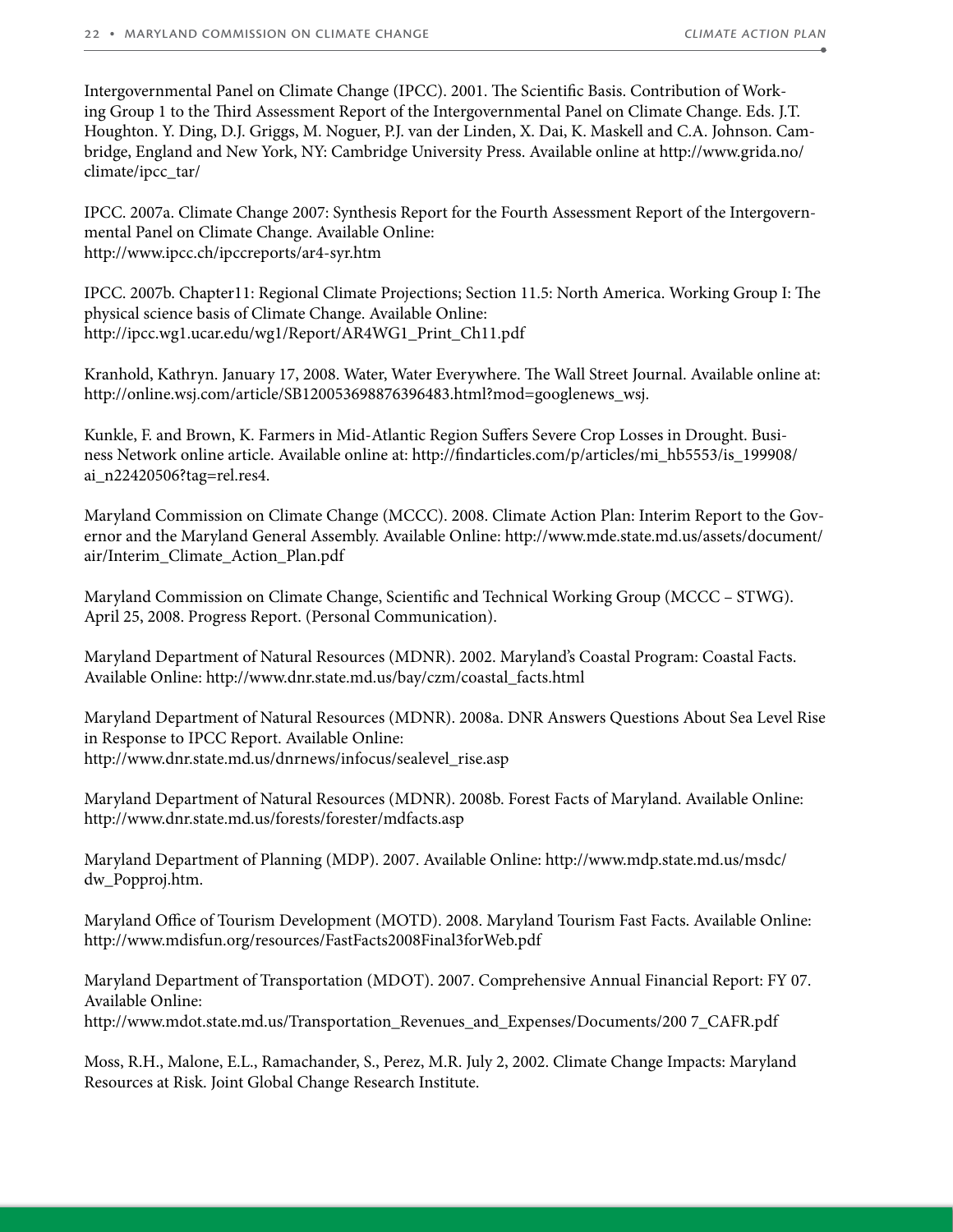Najjar, R.G. et al. 2000. The Potential Impacts of Climate Change on the Mid-Atlantic Coastal Region. Climate Research Journal (14) 219-233.

National Oceanic and Atmospheric Administration (NOAA). 2008a. Satellite and Information Service. Maryland. Available Online: http://www.ncdc.noaa.gov/oa/climate/research/cag3/md.html

National Oceanic and Atmospheric Administration (NOAA). 2008b. Billion Dollar U.S. Weather Disasters. Available Online: http://www.ncdc.noaa.gov/oa/reports/billionz.html

Neff, R., Chang, H., Knight, C.G., Najjar, R.G., Yarnal, B., and Walker, H.A. 2000. Impact of climate variation and change on Mid-Atlantic Region hydrology and water resources. Climate Research 14: 207-218.

Nelson, R.H. August 2005. "A Bigger Bang for the Buck: Offsets and other Cost-Effective strategies for Nitrogen Reductions for the Chesapeake Bay." Maryland School of Public Policy.

Oppenheimer, M. et al. 2005. Future Sea Level Rise and The New Jersey Coast: Assessing Potential Impacts and Opportunities.

Pielke, R., G. Prins, S. Rayner and D. Sarewitz. 2007. Lifting the Taboo on Adaptation, Nature, Vol. 445, No. 8, pp. 597 – 598

Rogers, C.E., and McCarty, J.P. 2000. Climate change and ecosystems of the Mid-Atlantic region. Climate Research 14: 235-244.

Roylance, F.D. April 30, 2006. Perfect Storm, Awful Floods: New Models Show 20-ft. Surge Possible, Far Above Isalbel's. Baltimore Sun. Available Online: http://www.baltimoresun.com/news/weather/hurricane/bal-te.slosh30apr30,1,4723475.story

Ruth, M., K. Donaghy and P.H. Kirshen (eds.) 2006. Regional Climate Change and Variability: Impacts and Responses, Edward Elgar Publishers, Cheltenham, England, 260 pp.

Ruth, M. (ed.) 2006. Smart rowth and Climate Change, Edward Elgar Publishers, Cheltenham, England, 403 pp.

Ruth, M., D. Coelho and D. Karetnikov. 2007. The US Economic Impacts of Climate Change and the Cost of Inaction, Center for Integrative Environmental Research, University of Maryland, College Park. (http:// www.cier.umd.edu

Tallman, A.J., and Fisher, G.T. 2000. Flooding in Delaware and the Eastern Shore of Maryland From Hurricane Floyd, September 1999. U.S. Geological Service (FS-073-01). Washington DC. Available Online: http:// pubs.usgs.gov/fs/fs07301/

Titus, J.G., and Richman, C. 2000. Maps of Lands Vulnerable to Sea Level Rise: Modeled Elevations Along the U.S. Atlantic and Gulf Coasts. Climate Research (In Press). Available Online: http://www.epa.gov/climatechange/effects/downloads/maps.pdf

United States Bureau of Economic Statistics (USBEA). 2007. Regional Economic Accounts,Bearfacts 1996- 2006: Maryland. Available Online: http://www.bea.gov/bea/regional/bearfacts/action.cfm

USDA, National Agricultural Statistics Service. Maryland State Agriculture Overview: 2007.